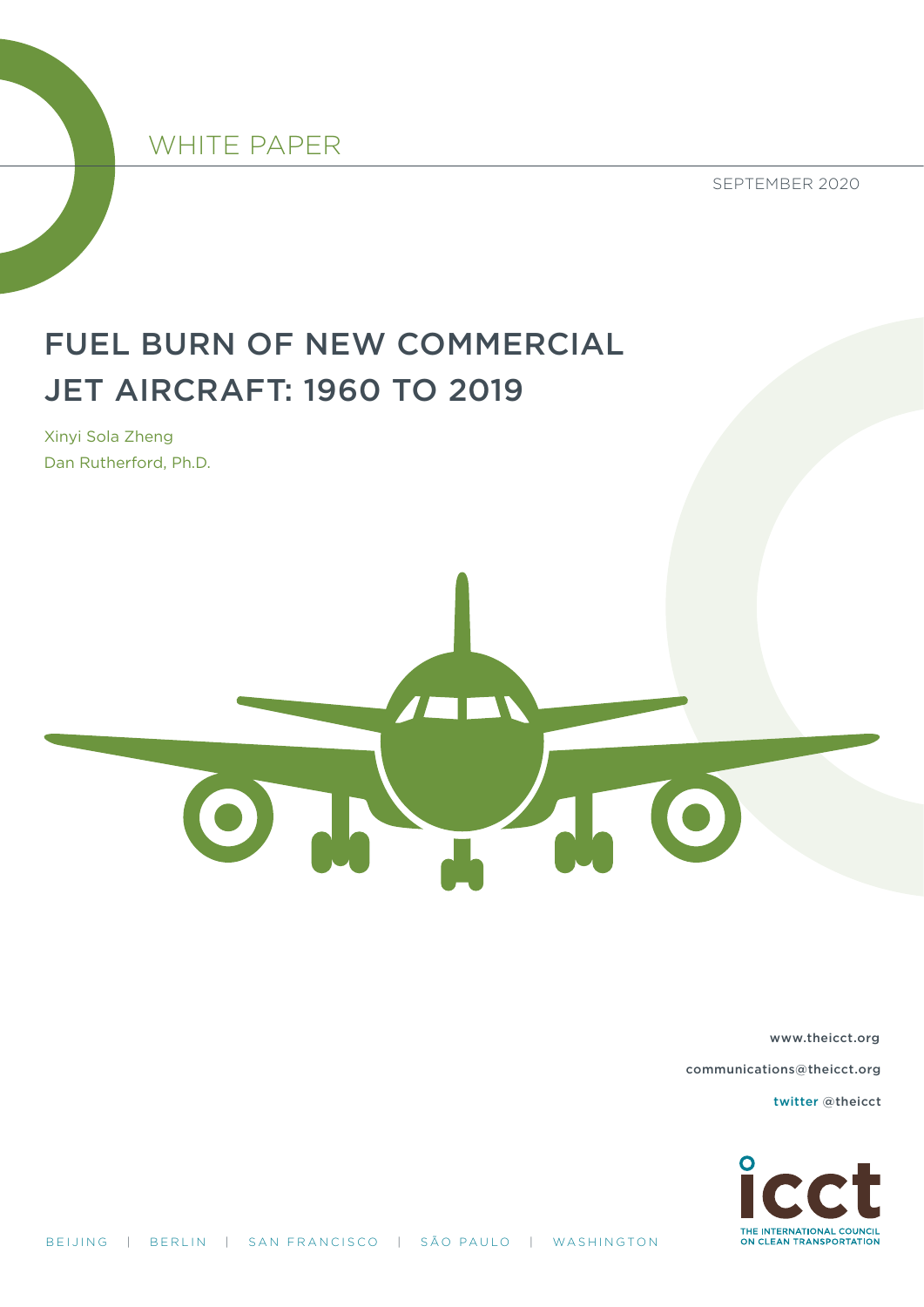### ACKNOWLEDGMENTS

The authors thank Brandon Graver and Jennifer Callahan for their critical review. Data for 2015 to 2019 was kindly provided by Edmund Greenslet. This work was completed with the generous support of the Aspen Global Change Institute.

For additional information: International Council on Clean Transportation 1500 K Street NW, Suite 650 Washington, DC 20005

[communications@theicct.org](mailto:communications%40theicct.org?subject=) | <www.theicct.org>| [@TheICCT](https://twitter.com/TheICCT)

© 2020 International Council on Clean Transportation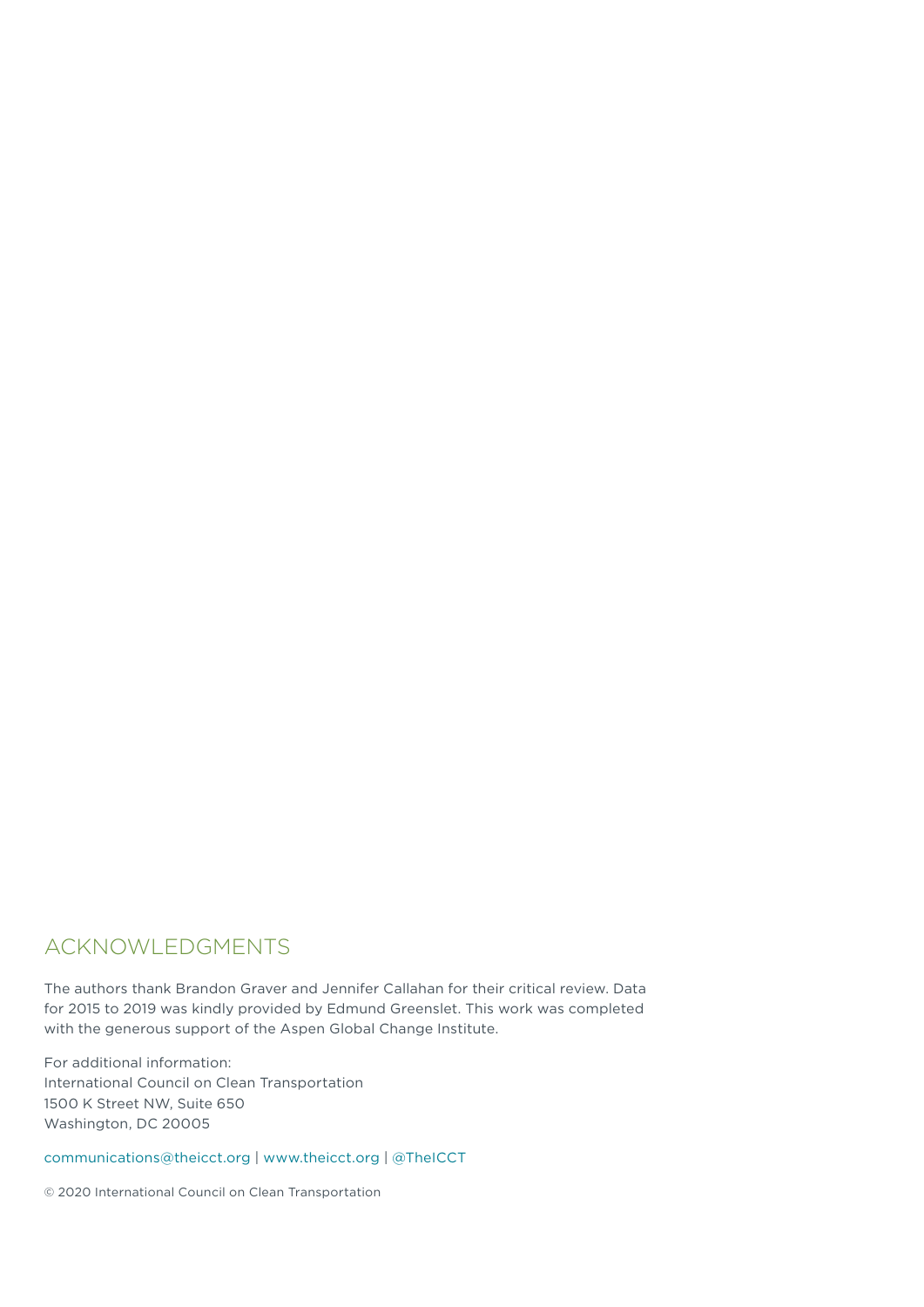# TABLE OF CONTENTS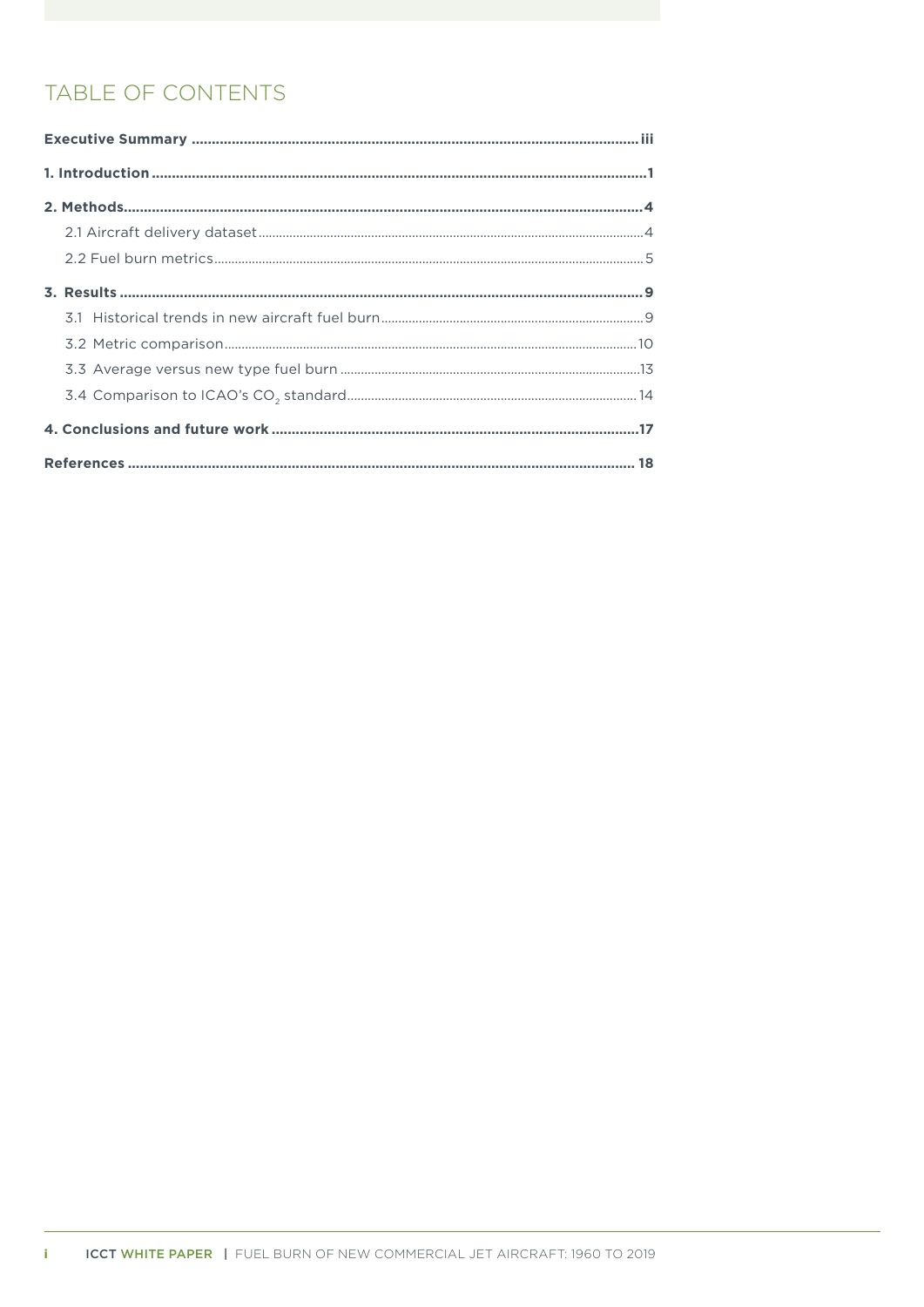# LIST OF FIGURES

| Figure ES-1. Average fuel burn of new commercial jet aircraft, 1960 to 2019 iii                 |
|-------------------------------------------------------------------------------------------------|
| Figure ES-2. Average margin to ICAO's CO <sub>2</sub> standard for new aircraft, 1980 to 2019iv |
|                                                                                                 |
|                                                                                                 |
| Figure 3. Average fuel burn of new commercial jet aircraft, 1960 to 2019 9                      |
| Figure 4. Trend in structural efficiency for new aircraft, as measured by OEW                   |
| Figure 5. ICAO MV versus block fuel intensity, 1987 to 2019 (1970=100) 12                       |
| <b>Figure 6.</b> Normalized ICAO MV for commercial jet aircraft, newly delivered                |
| Figure 7. Average margin to ICAO's CO <sub>2</sub> standard for new aircraft, 1980 to 2019 14   |
| Figure 8. Margin to ICAO's CO <sub>2</sub> standard versus block fuel intensity of new          |

# LIST OF TABLES

| Table 2. Piano model average matching rate for aircraft deliveries by decade  5               |  |
|-----------------------------------------------------------------------------------------------|--|
|                                                                                               |  |
| <b>Table 4.</b> Range and load factor assumptions for the block fuel intensity metric 6       |  |
|                                                                                               |  |
| <b>Table 6.</b> Share of stretch aircraft and regional jet deliveries by five-year intervals, |  |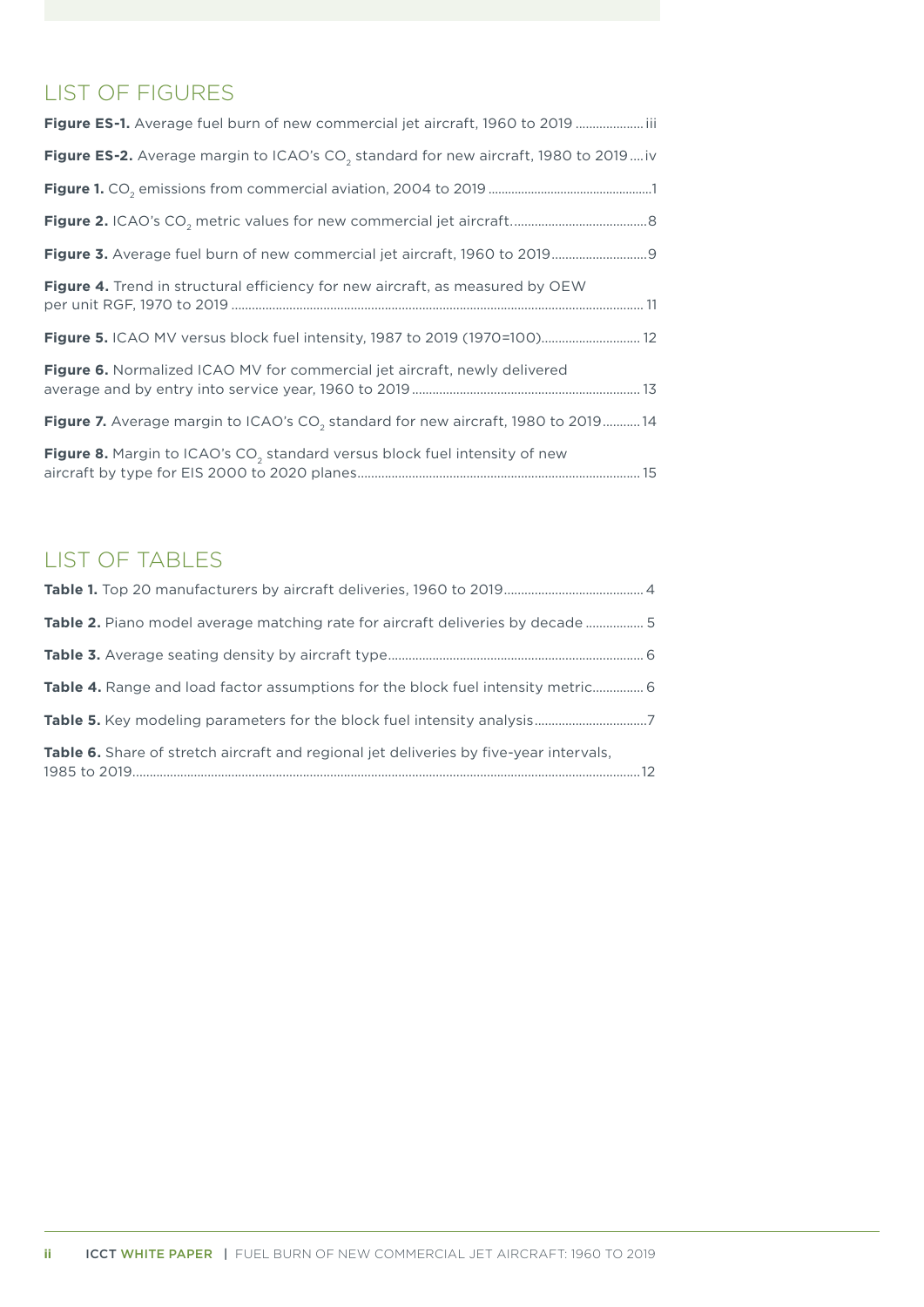### <span id="page-4-0"></span>EXECUTIVE SUMMARY

This paper updates a 2015 study by the International Council on Clean Transportation (ICCT) that analyzed the fuel burn of new commercial jet aircraft from 1960 to 2014 (Kharina & Rutherford, 2015) by taking into account new aircraft types and deliveries from 2015 to 2019. One major refinement of this new study is the inclusion of dedicated freighters delivered from 1960 to 2019, and this offers a fuller picture of the commercial jet aircraft market.

Following the methodology used in the prior work, aircraft fuel burn is assessed in this analysis via two indicators: block fuel intensity in grams of fuel per tonne-kilometer and the carbon dioxide (CO<sub>2</sub>) metric value (MV) developed by the International Civil Aviation Organization (ICAO). The latter aims to provide a "transport capability neutral" means of regulating aircraft fuel burn.



**Figure ES-1.** Average fuel burn of new commercial jet aircraft, 1960 to 2019 (1970=100)

Figure ES-1 presents the average fuel burn of newly delivered commercial aircraft from 1960 to 2019 in the two metrics with 1970 as the baseline (1970 = 100). The average block fuel intensity of new aircraft decreased 41% from 1970 to 2019, and that is a compound annual reduction rate of 1.0%. When including the prior decade, during which time widebody service was introduced using new aircraft like the Boeing 747 family, the compound annual reduction rate increases to 1.3% per year.

Some time periods saw more drastic reductions in aircraft fuel burn than others. Notably, the block fuel intensity dropped an average of 2.8% each year in the 1980s. That was followed by two decades of more modest improvements at an average rate of less than 1% each year.

The past decade, from 2010 to 2019, has seen a quickening of fuel burn reductions thanks to the introduction of many new fuel-efficient models, including the Airbus A320neo, Boeing 737 MAX, Airbus A350, and Boeing 787 families. Because the only known new aircraft model on the horizon is 777X, fuel burn reduction may slow down again in the upcoming decade.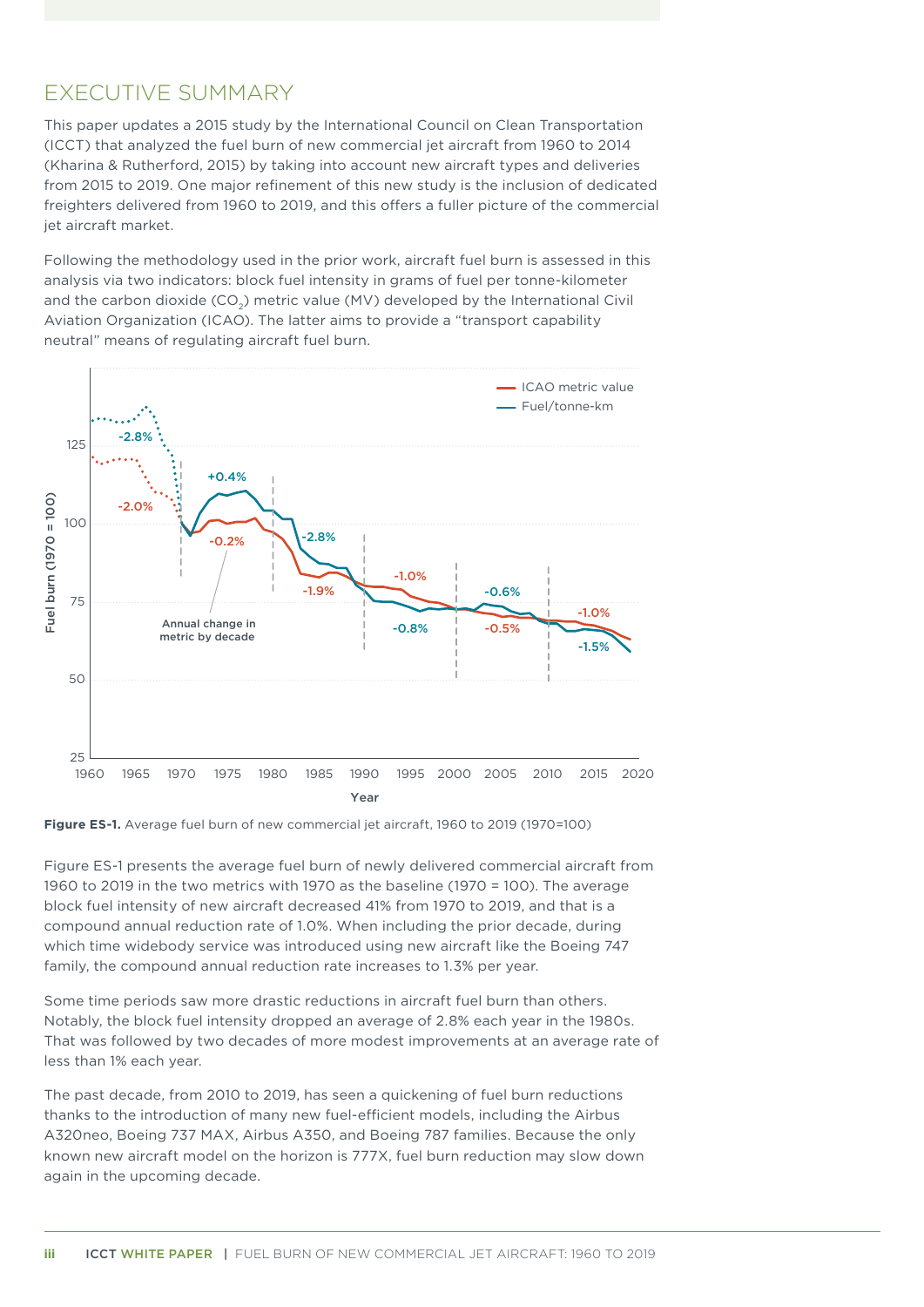<span id="page-5-0"></span>Over the long run, our analysis shows that fuel burn per tonne-kilometer and ICAO's MV were well correlated. While the two metrics diverge from time to time, that is partially because the block fuel intensity metric is better able to reflect the fuel burn of aircraft types with larger payload carrying capabilities.

Reductions in aircraft fuel burn were also compared with ICAO's aircraft CO<sub>2</sub> emission standard. All new aircraft will need to meet fuel burn targets for their specific sizes in order to be sold globally starting in 2028. Figure ES-2 shows that the average new aircraft delivered in 2016, the year ICAO's standard was finalized, already complied with the 2028 requirements. In 2019, the average new aircraft delivered passed the standard by 6%.



Figure ES-2. Average margin to ICAO's CO<sub>2</sub> standard for new aircraft, 1980 to 2019.

A more stringent CO<sub>2</sub> standard could promote fuel burn reductions above and beyond business as usual, but as this research shows, ICAO's CO<sub>2</sub> standard lags the existing efforts of manufacturers by more than 10 years. This suggests that ICAO should review and tighten its CO<sub>2</sub> standard as quickly as possible. Individual governments, like the United States, should also consider implementing a more stringent domestic standard, such as applying it to in-service, rather than just new, aircraft (Graver & Rutherford, 2019). Future standards for new aircraft will also be needed. Introducing flexibility mechanisms like averaging and banking would allow for more ambitious, cost-effective standards.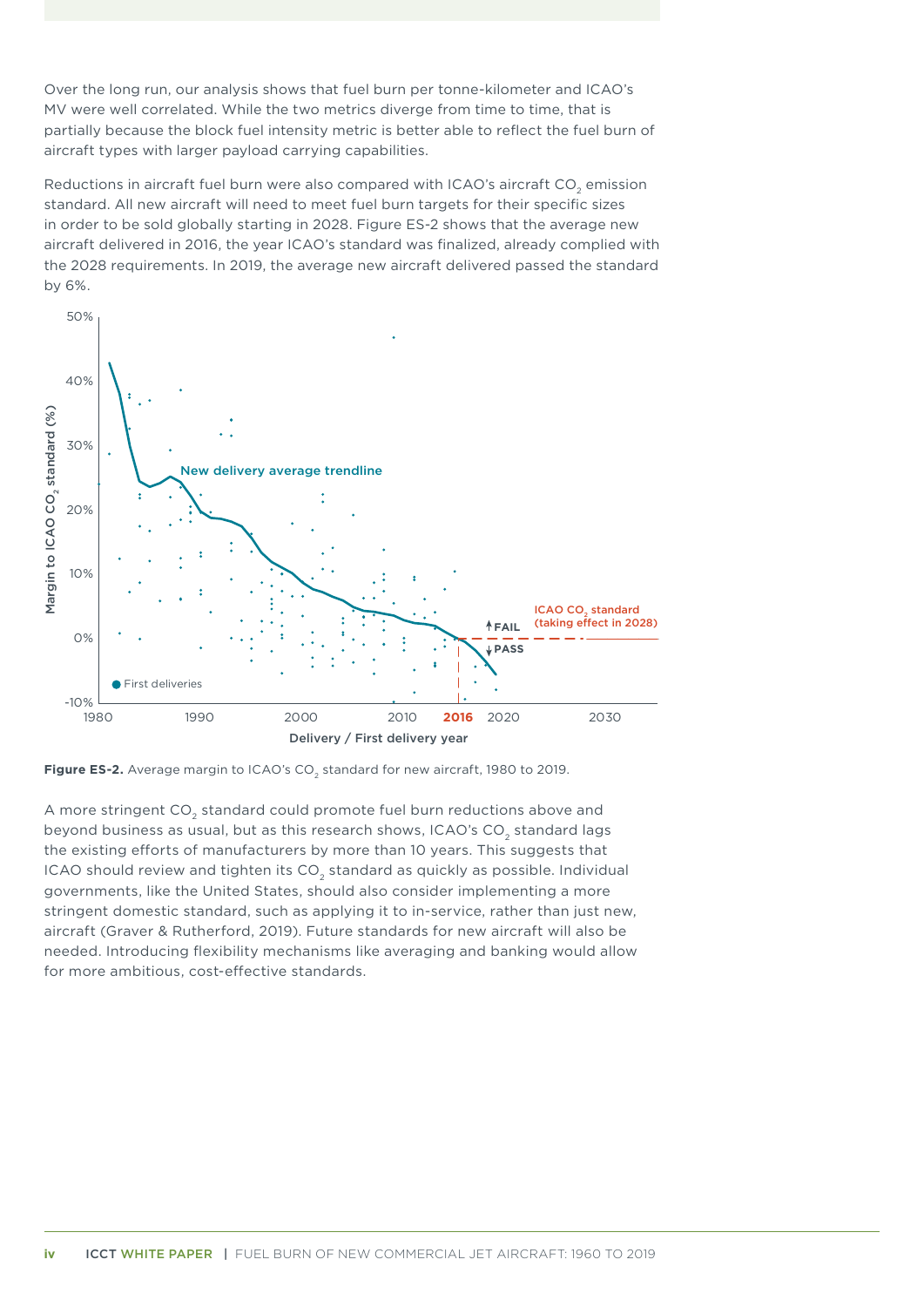## <span id="page-6-0"></span>1. INTRODUCTION

In many ways, commercial air travel underpins the modern global economy, but this comes with an environmental cost. Jet fuel use is a major contributor to global carbon dioxide (CO2) emissions, and in 2018, global commercial aviation emitted around 905 million tonnes of CO<sub>2</sub> (International Air Transport Association [IATA], 2019). If commercial aviation were counted as a country, it would rank sixth, after Japan, in terms of CO<sub>2</sub> emissions (Global Carbon Atlas, n.d.). Aviation fuel use and CO<sub>2</sub> emissions from commercial aviation have grown particularly fast of late. They increased by 44% over the past 10 years (Figure 1) and were recently on pace to triple again by 2050 (International Civil Aviation Organization [ICAO], 2019a).



Figure 1. CO<sub>2</sub> emissions from commercial aviation, 2004 to 2019. Source: IATA (2019).

Throughout the history of commercial aviation, aircraft and engine manufacturers have reduced the fuel burn of their products in order to save fuel costs, which typically make up about 25% of airline operating expenses (Airlines for America, n.d.). An airline's fleet composition is a major factor in whether its operational fuel efficiency leads or lags the industry average (Graver & Rutherford, 2018; Zheng & Rutherford, 2019). However, because the growth in demand for both passenger and freight air transport has continued to outpace gains in fuel efficiency, CO<sub>2</sub> emissions from aviation have continued to grow (IATA, 2019).

Recognizing aviation's climate impact, a variety of stakeholders began developing policies to reduce the environmental impact of aviation. In 2012, the European Union began covering CO<sub>2</sub> emissions from domestic and intra-EU flights under its Emissions Trading System (European Commission, 2020). In 2013, the ICAO, the de facto United Nations regulator of civil aviation, established an aspirational climate goal of carbon neutral growth from 2020 onward (ICAO, 2019b). The goal includes an annual 2% fuel efficiency improvement (aspirational from 2020), and ICAO has also started analyzing a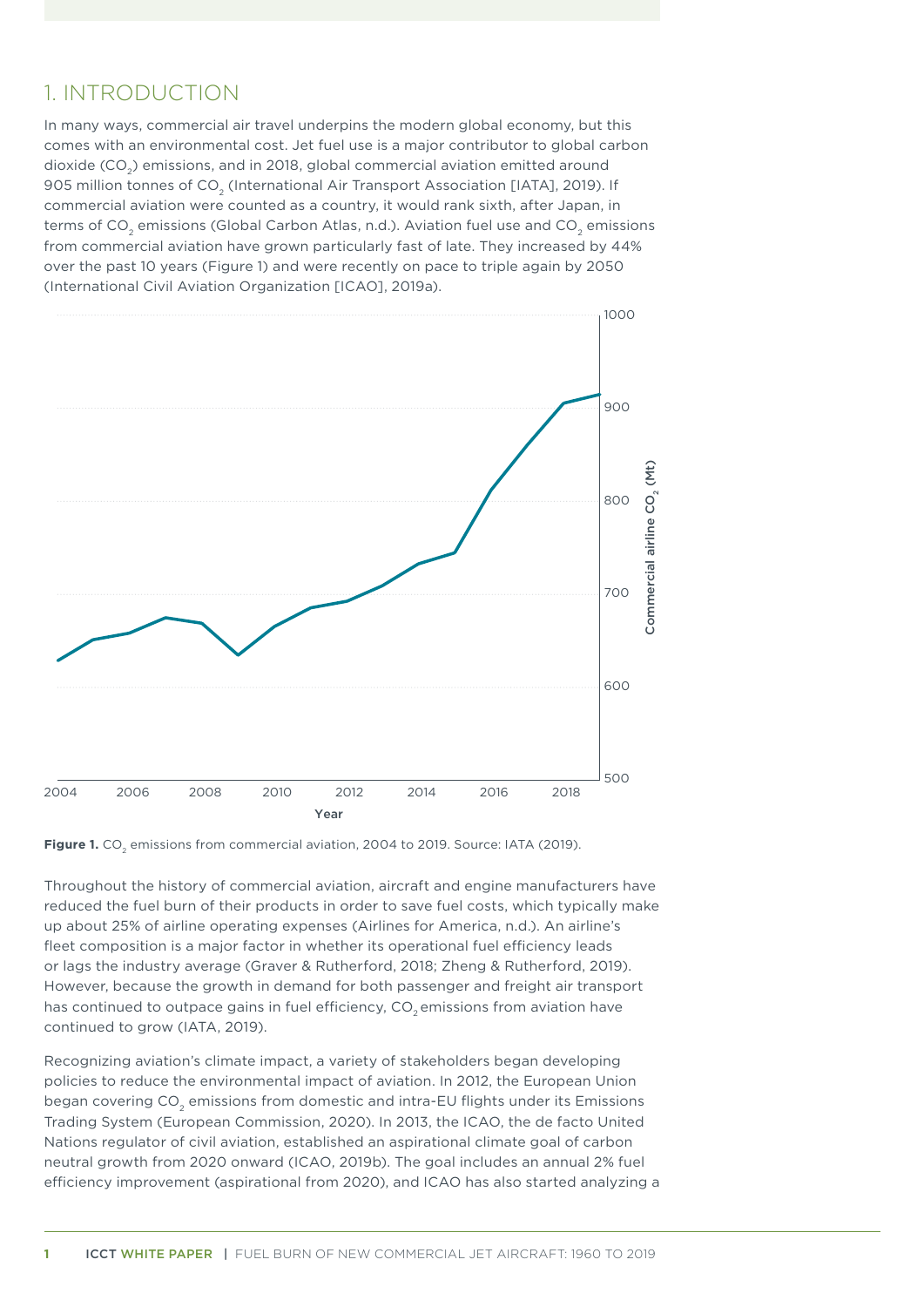long-term climate goal for possible adoption at its 41st Assembly in 2022. Additionally, some airlines, trade associations (Sustainable Aviation, 2020), and civil society organizations (ICAO, 2019c) have proposed mid- and long-term CO<sub>2</sub> reduction targets for aviation.

Perhaps most significantly, in 2016, ICAO's environmental committee finalized the world's first CO<sub>2</sub> emission standard for new aircraft. The agency began work on the standard in 2009. In order for their manufacturers to sell aircraft internationally, individual countries must adopt a domestic standard under their national aviation authorities that is at least as stringent as the ICAO standard. The standard will enter into force for all newly delivered aircraft in 2028. Aircraft models that do not meet the CO<sub>2</sub> emission threshold as a function of their maximum takeoff mass (MTOM) will not be able to operate internationally.<sup>1</sup>

A meaningful aircraft CO<sub>2</sub> standard is critical for managing the impact of commercial aviation on climate change. In July 2020, the U.S. Environmental Protection Agency (EPA) released a proposed aircraft CO<sub>2</sub> standard that closely follows ICAO's standard (EPA, 2020). Other countries and regions, including Canada and the European Union, have already adopted the standard recommended by ICAO. Countries are allowed to adopt more stringent requirements than ICAO's minimum standards and have done so in the past, for example for safety and aircraft noise.

Meanwhile, the COVID-19 pandemic introduces great uncertainty for new aircraft delivery in the coming years. Manufacturers are experiencing historically low deliveries, as more deferrals and order cancellations come in (Isidore, 2020; Hepher & Van Overstraeten, 2020). At the same time, many airlines have decided to retire old, less fuel-efficient aircraft families such as the Airbus A340 and A380, Boeing 747 and 767, and others, earlier than planned (Pallini, 2020). A meaningful CO<sub>2</sub> standard could urge the industry to focus available resources on producing and deploying newer, more fuel-efficient aircraft models.

In 2009, and again in 2015, the International Council on Clean Transportation (ICCT) analyzed improvements in fuel burn of newly delivered aircraft from 1960 for the 20 largest commercial aircraft manufacturers (Rutherford & Zeinali, 2009; Kharina & Rutherford, 2015). The 2015 report found that the average fuel burn of new aircraft fell about 45% from 1968 to 2014, with an annual reduction rate of 1.3%. The rate of efficiency gains fluctuated over time; there was a notably rapid improvement in the 1980s, a flat period from 1995 to 2005, and then a return to the historical average improvement from 2005 to 2014. A sharp increase in fuel prices around 2003 is likely to have been a major contributing factor to this recent trend.

Since 2014, the aviation industry has undergone significant changes that affect the average fuel burn of new aircraft. As airlines and consumers become more aware of the environmental impacts of commercial aviation, some carriers increased their investments in more fuel-efficient aircraft. Two popular re-engined narrowbody aircraft types have been introduced—the Airbus A320neo and Boeing 737 MAX families—to replace older, less-efficient aircraft. The Embraer E-Jet E2 family also entered into service in 2018, and this expanded new, fuel-efficient engine technologies to regional jets. Meanwhile, the introduction of the Airbus A350 and A330neo families, as well as more deliveries of Boeing's 787 Dreamliners, have boosted widebody fuel efficiency.

This paper expands the 2015 study to include new passenger aircraft deliveries from 2015 to 2019, and adds dedicated freighters delivered from 1960 to 2019. While this study follows the same general methodology as used in the 2015 report, the results

<sup>1</sup> A regulatory maximum weight of a loaded aircraft at takeoff. A sum of the operating empty weight (OEW), payload carried (passengers and/or freight), plus fuel mass.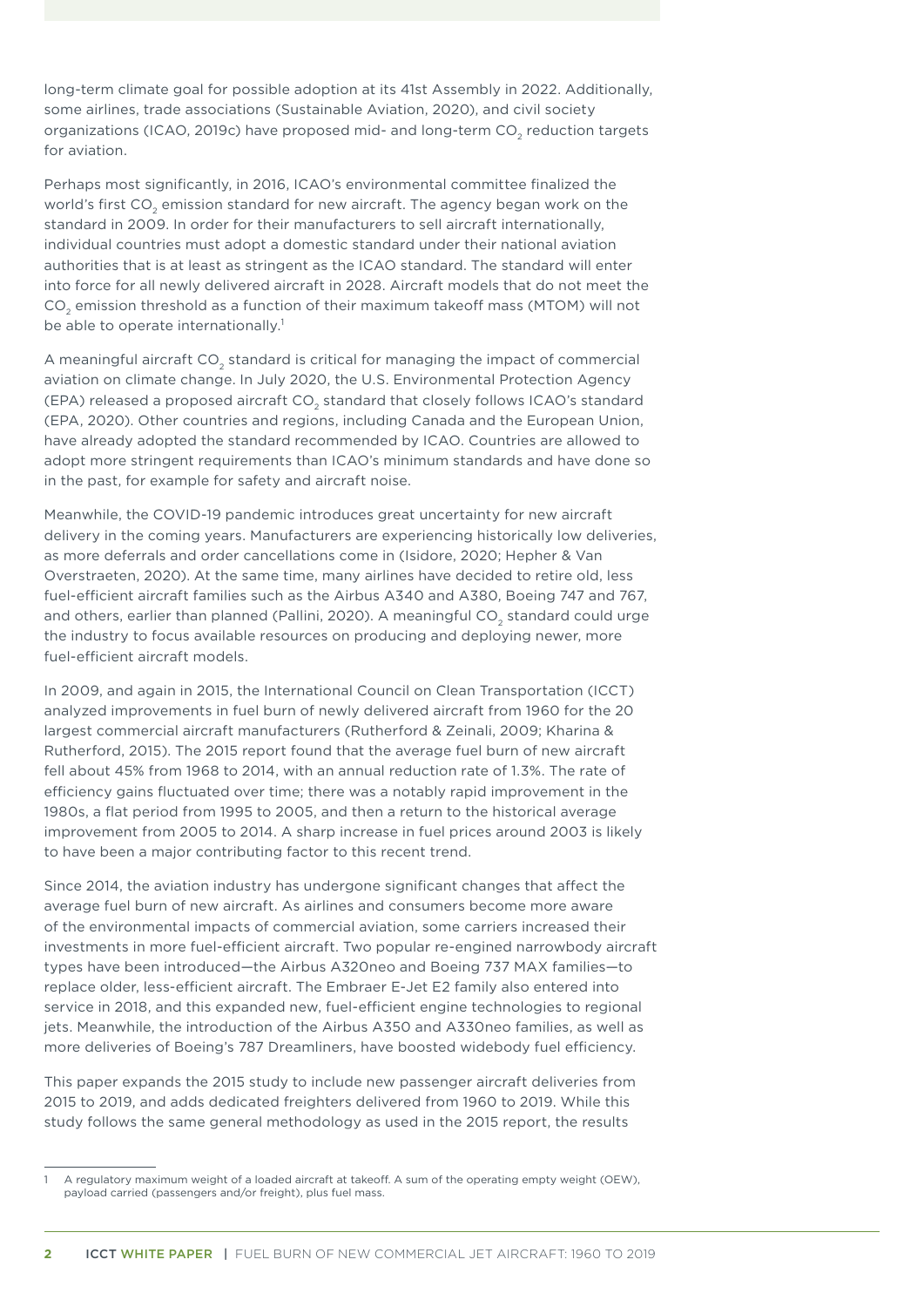are further refined using standardized parameters—cabin sizes, measured in reference geometric factor (RGF), and ICAO metric value (MV) estimations—from representative aircraft models using the Piano aircraft performance model. Recent deliveries are compared to the ICAO CO<sub>2</sub> standard to check its effectiveness. As the reproduced historical trends based on both the fuel/tonne-kilometer and ICAO MV metrics closely align with the trends reported in the 2015 study, this suggests no major change in results for 1960 to 2014 due to the use of different data sources. Hence, the discussion in this report focuses more on the recent fuel efficiency trends from 2015 to 2019.

The rest of this paper is organized as follows. Section 2 explains our methods, and then Section 3 introduces the key trends and compares the trends to ICAO's CO<sub>2</sub> standard. Finally, Section 4 discusses the policy implications and highlights potential areas for further research.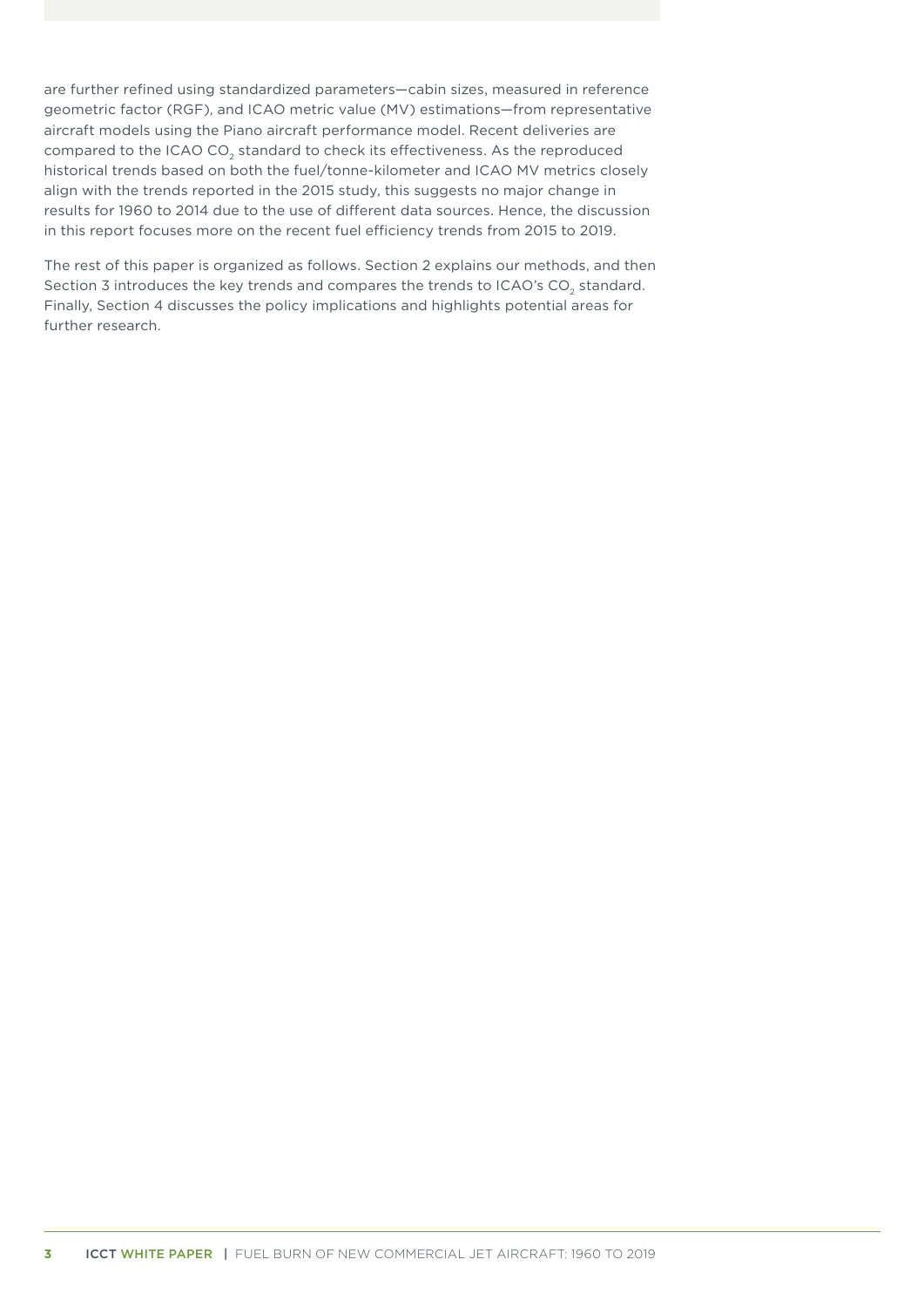# <span id="page-9-0"></span>2. METHODS

Here we describe where we obtained the new aircraft delivery statistics and how the two fuel burn metrics were calculated.

### **2.1 AIRCRAFT DELIVERY DATASET**

In the 2015 study, annual deliveries of new commercial jet aircraft from 1960 to 2014 were purchased from Ascend Online Fleets.2 This data was reanalyzed for this study. From the total of 65,965 aircraft included in the Ascend database, 35,985 passenger aircraft with more than 20 seats were extracted for the 1960–2014 trend analysis.

Deliveries made from 2015 to 2019 were sourced separately from the Airline Monitor Database (Airline Monitor, 2020). These delivery data were compiled on the aircraft series level. When applicable, the total number of deliveries of a specific aircraft series were broken down to MTOM variants based on the delivery patterns from 2010 to 2014.

For dedicated freighters and combination aircraft, deliveries from 1960 to 2014 were compiled from the Ascend database. Deliveries from 2015 to 2019 were based on information publicly disclosed by manufacturers (Boeing, 2020; Airbus, 2020). All of these data sources combined create a full delivery history of both passenger and freight aircraft from 1960 to 2019. Table 1, below, summarizes the manufacturers and aircraft deliveries covered.

**Table 1.** Top 20 manufacturers by aircraft deliveries, 1960 to 2019

| <b>Manufacturer</b>                     | <b>Number of</b><br>deliveries | % of total | Relevant types <sup>a</sup> |
|-----------------------------------------|--------------------------------|------------|-----------------------------|
| <b>Boeing</b>                           | 19.440                         | 42.6%      | SA, TA, FR                  |
| <b>Airbus</b>                           | 12,390                         | 27.1%      | SA, TA, FR                  |
| <b>McDonnell-Douglas (Boeing)</b>       | 3,418                          | 7.5%       | SA, TA                      |
| <b>Embraer</b>                          | 2,756                          | 6.0%       | RJ, FR                      |
| <b>Canadair (Bombardier)</b>            | 1,983                          | 4.3%       | RJ, FR                      |
| <b>Tupolev</b>                          | 1,513                          | 3.3%       | SA, FR                      |
| Yakovlev                                | 1,023                          | 2.2%       | RJ, SA, FR                  |
| <b>Fokker</b>                           | 520                            | 1.1%       | RJ, SA                      |
| <b>Ilyushin</b>                         | 480                            | 1.1%       | SA, TA, FR                  |
| <b>HS (BAE Systems)</b>                 | 362                            | 0.8%       | RJ, SA, FR                  |
| Fairchild/Dornier <sup>b</sup>          | 357                            | 0.8%       | <b>RJ</b>                   |
| <b>BAC (BAE Systems)</b> <sup>b</sup>   | 270                            | 0.6%       | <b>SA</b>                   |
| <b>Aerospatiale</b> <sup>b</sup>        | 263                            | 0.6%       | <b>SA</b>                   |
| <b>Lockheed</b>                         | 248                            | 0.5%       | <b>TA</b>                   |
| <b>Sukhoi</b>                           | 196                            | 0.4%       | <b>RJ</b>                   |
| <b>Avro (BAE Systems)</b>               | 167                            | 0.4%       | <b>RJ</b>                   |
| Convair (General Dynamics) <sup>b</sup> | 98                             | 0.2%       | <b>SA</b>                   |
| <b>Antonov</b>                          | 95                             | 0.2%       | RJ, SA, FR                  |
| Comac                                   | 53                             | 0.1%       | <b>RJ</b>                   |
| <b>Harbin Embraer Aircraft Industry</b> | 41                             | 0.1%       | <b>RJ</b>                   |
| <b>Total</b>                            | 45,673                         | 100.0%     |                             |

[a] Relevant types include regional jets (RJ), single-aisle passenger jets (SA), twin-aisle passenger jets (TA), and freighters (FR).

[b] Excluded from final analysis due to lack of representative aircraft representations in the Piano database.

2 http://www.ascendworldwide.com/what-we-do/ascend-data/aircraft-airline-data/ascend-online-fleets.html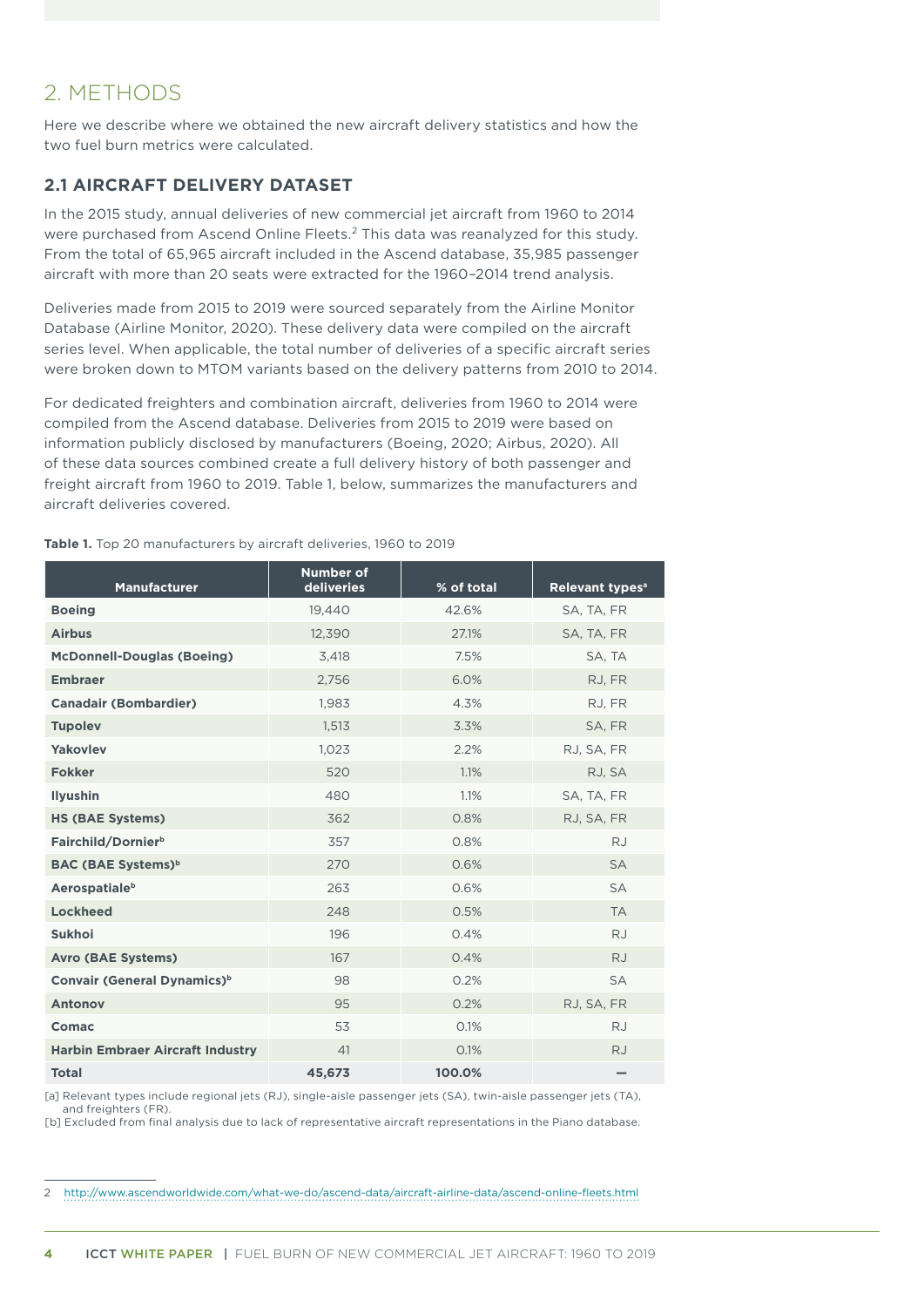<span id="page-10-0"></span>Piano 5.3, an aircraft performance and emissions model with an extensive database of commercial aircraft designs, was used to model aircraft fuel burn.3 From 798 distinct aircraft-engine type combinations extracted from the Ascend database, 655 combinations were matched with 161 Piano representative aircraft models based on aircraft type, engine type, and MTOM; this covered 89% of total deliveries from 1960 and 93% of deliveries from 1968. Sixteen new commercial passenger aircraft models delivered from 2015 to 2019 were all successfully matched to representative Piano models. Due to the high uncertainty and low matching rates before 1970, trends prior to 1970 should be treated with caution.

Table 2 summarizes the Piano matching rate for passenger and freighter aircraft. For dedicated freighters, 89% of deliveries from 1960 to 2014 were matched, and 100% of deliveries from 2015 to 2019 were matched. For dedicated freighter types that have no representation in the Piano database, operating empty weight (OEW) adjustments were made to the parent passenger aircraft by subtracting 50 kilograms (kg) per missing seat (ICAO, 2017).

| <b>Decade</b> | <b>Passenger aircraft</b> | <b>Dedicated freighters</b> |
|---------------|---------------------------|-----------------------------|
| 1960s         | 32%                       | 71%                         |
| <b>1970s</b>  | 63%                       | 96%                         |
| <b>1980s</b>  | 94%                       | 77%                         |
| 1990s         | 97%                       | 88%                         |
| 2000s         | 98%                       | 100%                        |
| <b>2010s</b>  | 100%                      | 100%                        |
| <b>Total</b>  | 91%                       | 91%                         |

**Table 2.** Piano model average matching rate for aircraft deliveries by decade

### **2.2 FUEL BURN METRICS**

This study follows the same general methodology as used in the 2015 study and evaluates the fuel burn of newly delivered aircraft based on two metrics: a block fuel intensity metric measured in mass of fuel consumed per tonne-kilometer (fuel/tonnekm) and ICAO's CO<sub>2</sub> MV.

#### Block fuel intensity

The fuel/tonne-km metric is similar to the fuel/passenger-km estimated in the 2015 report, with slight modifications for dedicated freighters. Fuel burn is estimated from the departure gate to arrival gate, and this is also known as "block fuel." In contrast to the MV, the fuel/tonne-km metric accounts for all fuel consumed during taxi, takeoff, cruise, approach, and landing, and credits or penalizes, as appropriate, changes in aircraft capability—i.e., payload capacity and/or range—that impact fuel efficiency.4

This paper analyzes the fuel burn of new aircraft delivered independent of operational practices that vary from airline to airline. For this reason, to control for different seat configurations used by airlines on the same type of aircraft, a set of standardized seating densities by aircraft type was used. Global average seating density, or the number of seats divided by estimated reference geometric factor (eRGF), was

<sup>3</sup> http://www.piano.aero/

The relationship between fuel burn and aircraft capability, in terms of design speed, payload capacity (mass and/or volume), and range, is complex and largely beyond the scope of this work. All things being equal, increasing the design speed and range of aircraft tends to increase its fuel consumed per tonne km of payload transported. Conversely, increasing the amount of payload that can be transported, either in terms of mass (tonnes) or volume (m<sup>3</sup>), will tend to lower an aircraft's fuel burn per tonne-km. For this reason, under the block fuel intensity metric, "stretch" aircraft like the A321 tend to have lower fuel burn per unit transported than "shrink" aircraft like the A319.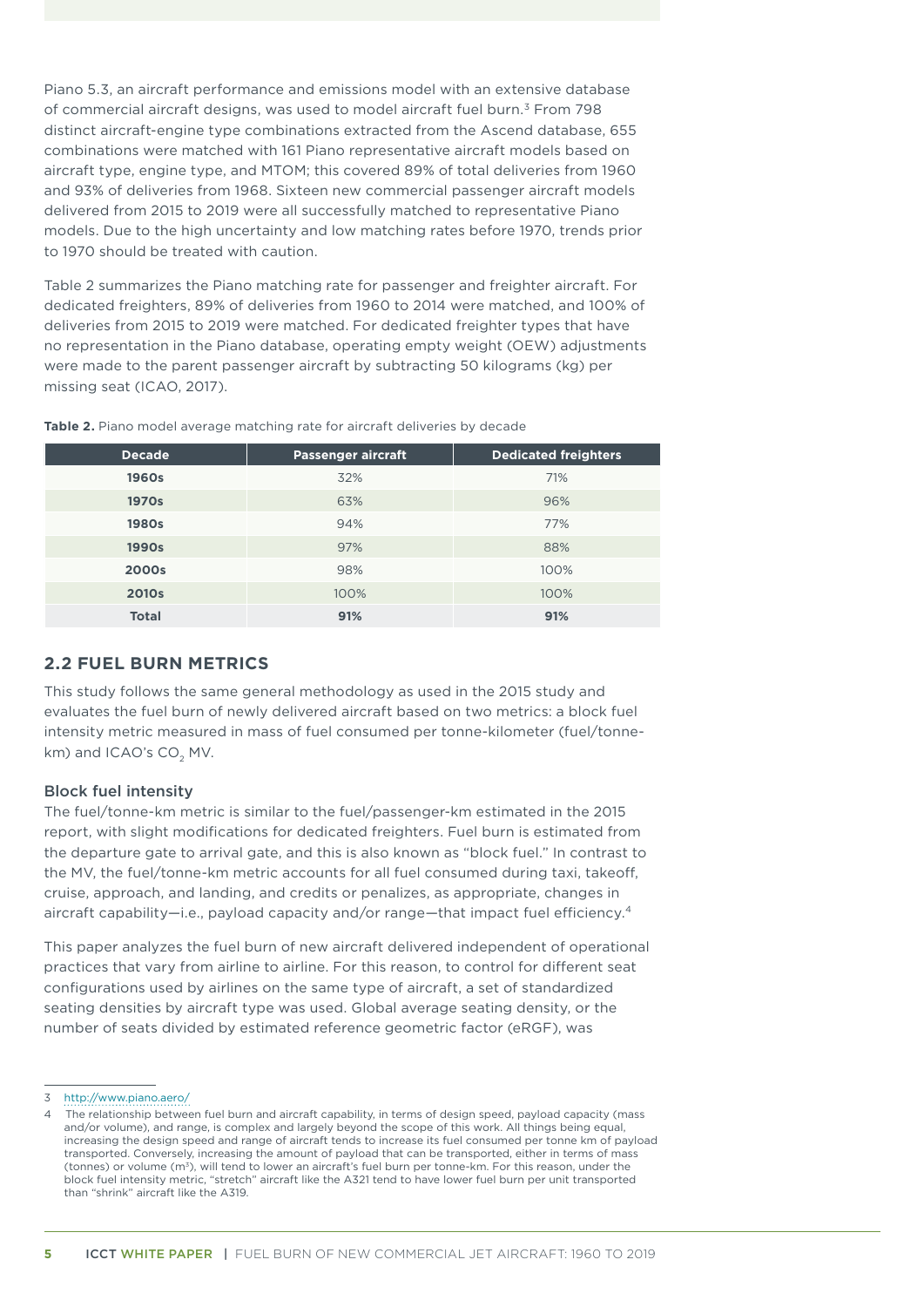<span id="page-11-0"></span>estimated by aircraft type from the Ascend database (Table 3).<sup>5</sup> The default eRGF of each Piano aircraft was then multiplied by these standardized seating densities to calculate the adjusted seat counts. These eRGF values slightly differ from those gathered from individual manufacturer sources and those used in the 2015 study, but they do not alter the resulting fuel burn trend. The adjusted seat counts were then used to determine the payload modeled and also to adjust the OEW of each matched Piano aircraft model by 50 kg per seat when it differed from the Piano standard seat counts.<sup>6</sup>

#### Table 3. Average seating density by aircraft type

| <b>Type</b>         | Seating density (seat/m <sup>2</sup> eRGF) |  |  |  |  |
|---------------------|--------------------------------------------|--|--|--|--|
| <b>Regional jet</b> | 1.27                                       |  |  |  |  |
| Single-aisle        | 1.48                                       |  |  |  |  |
| Twin-aisle          | 105                                        |  |  |  |  |

Airplanes were "flown" using Piano to model their fuel burn over nine payload-range test points. These test points were selected from each aircraft's payload-range diagram to approximate its real-world missions. These points, presented in Table 4, are derived from 2010 global operations (Rutherford, Kharina, & Singh, 2012).

**Table 4.** Range and load factor assumptions for the block fuel intensity metric

|                           |     | Range (percentage $R_{\text{max}}^{\text{b}}$ ) |      | Load factor (percentage of available<br>seats / maximum payload) |     |      |  |
|---------------------------|-----|-------------------------------------------------|------|------------------------------------------------------------------|-----|------|--|
| <b>Types</b> <sup>a</sup> | low | mid                                             | high | low                                                              | mid | high |  |
| $Pax RJ + SA$             | 18% | 25%                                             | 38%  | 70%                                                              | 82% | 93%  |  |
| Pax TA                    | 26% | 34%                                             | 51%  | 73%                                                              | 83% | 93%  |  |
| <b>Freight RJ + SA</b>    | 20% | 28%                                             | 43%  | 42%                                                              | 49% | 56%  |  |
| <b>Freight TA</b>         | 39% | 51%                                             | 76%  | 43%                                                              | 49% | 55%  |  |

[a] Aircraft types include regional jets (RJ), single-aisle (SA), and twin-aisle (TA).

[b] R<sub>max</sub> = maximum range at 50% maximum structural payload, which is maximum zero fuel weight minus OEW

The payload-range test points of dedicated freighters, also presented in Table 4, were derived for this study based on 2018 global operations (Graver, Zhang, & Rutherford, 2019), with the same scale of low and high bounds of passenger aircraft test points applied to the midpoint. Stage length, or flight distance, was calculated as a percentage of an aircraft's range at 50% maximum structural payload, and payload was estimated as the number of passengers multiplied by 100 kg per passenger including baggage (ICAO, 2019d). No belly freight was assumed for passenger flights.7

Aircraft were "flown" at cruise speeds enabling 99% specific air range (SAR). Fuel reserve and allowances were set at 370 km diversion distance, 30 minutes holding time, and 5% mission contingency fuel for all aircraft on the block fuel intensity metric. Taxiin and taxi-out times were designated as the average taxi times for U.S. operations in 2010 by type, which were 12 minutes each way for regional jets and single-aisle aircraft and 15 minutes each way for twin-aisles. These modeling parameters are summarized in Table 5 below.

<sup>5</sup> Reference geometric factor, a close proxy of cabin floor area, was developed under ICAO's CO<sub>2</sub> certification requirement to correct for variations in the fuel efficiency of aircraft of different aircraft sizes and applications. See below for information on the derivation and use of RGF in estimating ICAO's MV.

<sup>6</sup> In the few cases where these standardized seat counts would have generated unrealistically high seat counts, Piano defaults were used instead. Examples include older aircraft on which the calculated seat count is higher than the certification allowance (i.e., Boeing 707-320C and Douglas DC-8), and very large aircraft where the discrepancy between calculated and operational (2014) Piano default seat counts exceeds 20% (i.e., Airbus A380-800s).

<sup>7</sup> The payload of widebody aircraft will be somewhat underestimated because they commonly carry belly freight; however, this should not impact the overall trend after normalizing to a reference year.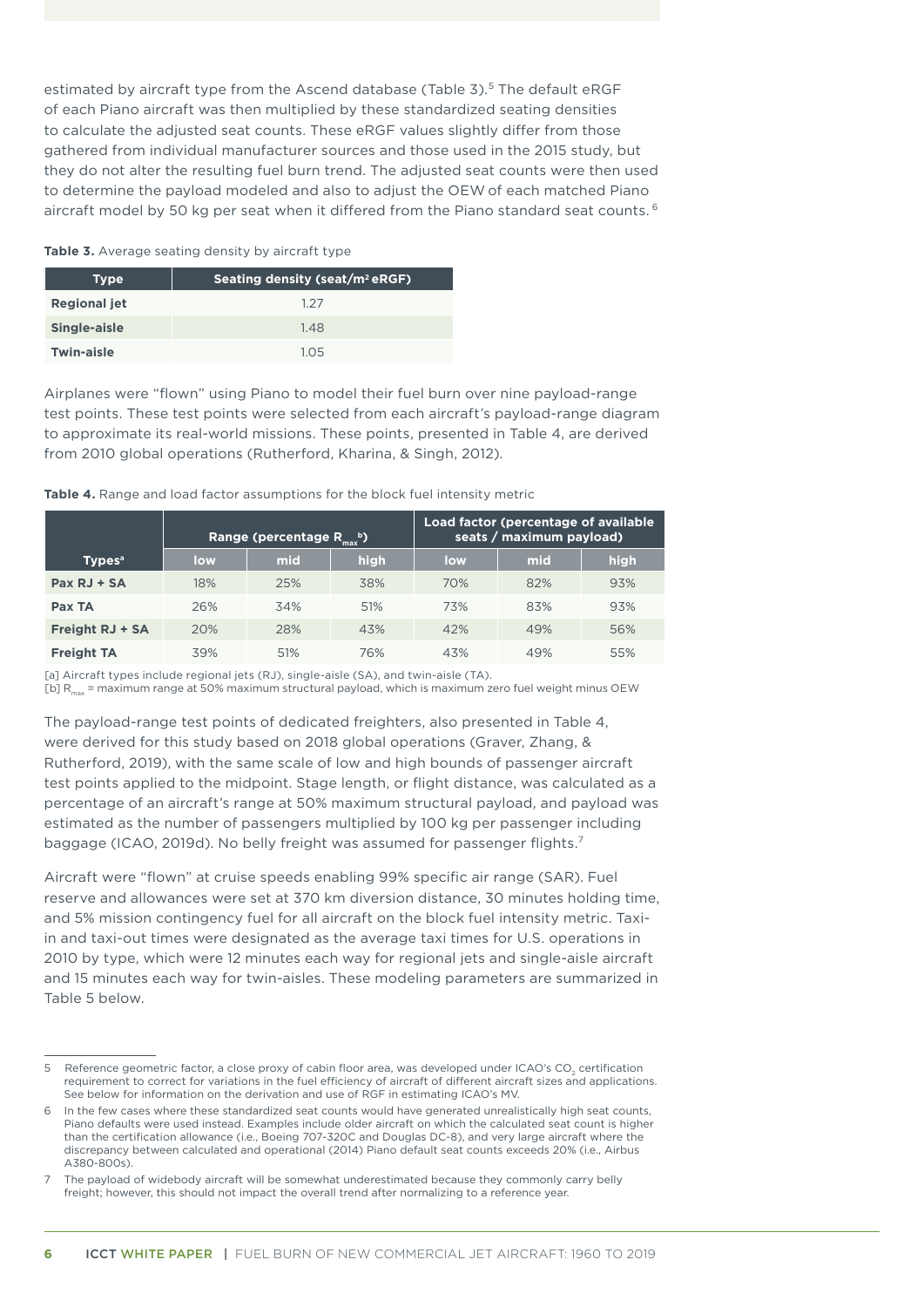<span id="page-12-0"></span>**Table 5.** Key modeling parameters for the block fuel intensity analysis

| <b>Parameter</b>       | <b>Description</b>                                                                                         |
|------------------------|------------------------------------------------------------------------------------------------------------|
| Range                  | Operational ranges (% $R_{\text{max}}$ )                                                                   |
| <b>Payload</b>         | Operational payloads (% of seats filled or % of maximum payload)                                           |
| <b>Seating density</b> | Standardized seat counts by aircraft type                                                                  |
| <b>Flight levels</b>   | Optimal flight level between 270 and aircraft service ceiling                                              |
| <b>Cruise speed</b>    | 99% max SAR                                                                                                |
| <b>Taxi time</b>       | Bureau of Transportation Statistics 2010 average by aircraft type<br>(12 min for RJ and SA, 15 min for TA) |
| <b>Holding time</b>    | $30 \text{ min}$                                                                                           |
| <b>Diversion</b>       | 370 km                                                                                                     |
| <b>Reserve</b>         | 5% mission fuel                                                                                            |

For the average fuel burn of each year, the fuel/tonne-km of each aircraft was weighted by the number of deliveries and estimated block fuel burn in its first year of operation. First year total block fuel was calculated by assuming 3,033 hours of operation per year for SA and RJ, and 4,155 hours of operation for TA (Rutherford et al., 2012). To compare with the ICAO MV, fuel/tonne-km was normalized to the 1970 level (1970=100). The 1970 benchmark was selected based on a coverage threshold and a representativeness screen. For the 1960s, Piano models cover less than 50% of all passenger aircraft delivered in a given year, and this creates a relatively high level of uncertainty. Furthermore, the first widebody aircraft, Boeing's 747-100, entered into service in 1969, and that results in a discontinuity in average fuel burn from earlier years during which only narrowbody aircraft were delivered.

In some cases, the fuel burn of an aircraft type makes small improvements through its production cycle. Since the 2015 study found that new delivery trends are generally insensitive to annual production improvements, the fuel burn of each aircraft type is assumed to be constant throughout its production lifetime in this report.

#### ICAO's metric value (MV)

The MV was developed within ICAO's Committee on Aviation Environmental Protection as part of the effort to establish a CO<sub>2</sub> emission standard for new airplanes (Rutherford, 2013; ICAO, 2013). One prominent difference from the fuel/tonne-km metric is that MV takes into account only the cruise performance and does not directly evaluate other flight phases such as landing, takeoff, and climb.

The MV is defined as:

$$
MV = \frac{\begin{bmatrix} 1 & 0 & 0 \\ SAR & 0 & 0 \\ \hline RGF^{0.24} & 0 & 0 \end{bmatrix}}{RT^{0.24}}
$$

Here, SAR refers to the maximum specific air range, which represents the cruise fuel consumption rate of an aircraft. RGF, introduced above, is a function of the pressurized fuselage length multiplied by the fuselage width for single-decker aircraft and is a proxy for the amount of usable space in an aircraft. In the calculation, 1/SAR is averaged at three gross weight test points representing a typical aircraft mass at heavy, light, and average combinations of payload and fuel.

Because the MV of an aircraft is sensitive to both its cruise fuel burn and its size, ICAO's standard assigns a fuel burn target (i.e., MV limit) as a function of an aircraft's MTOM. The relative fuel burn of different aircraft therefore needs to be compared against a standard reference line. Figure 2 shows the fuel burn of new aircraft delivered in 2019 compared to the 2028 standard for all new aircraft (blue line) and a separate standard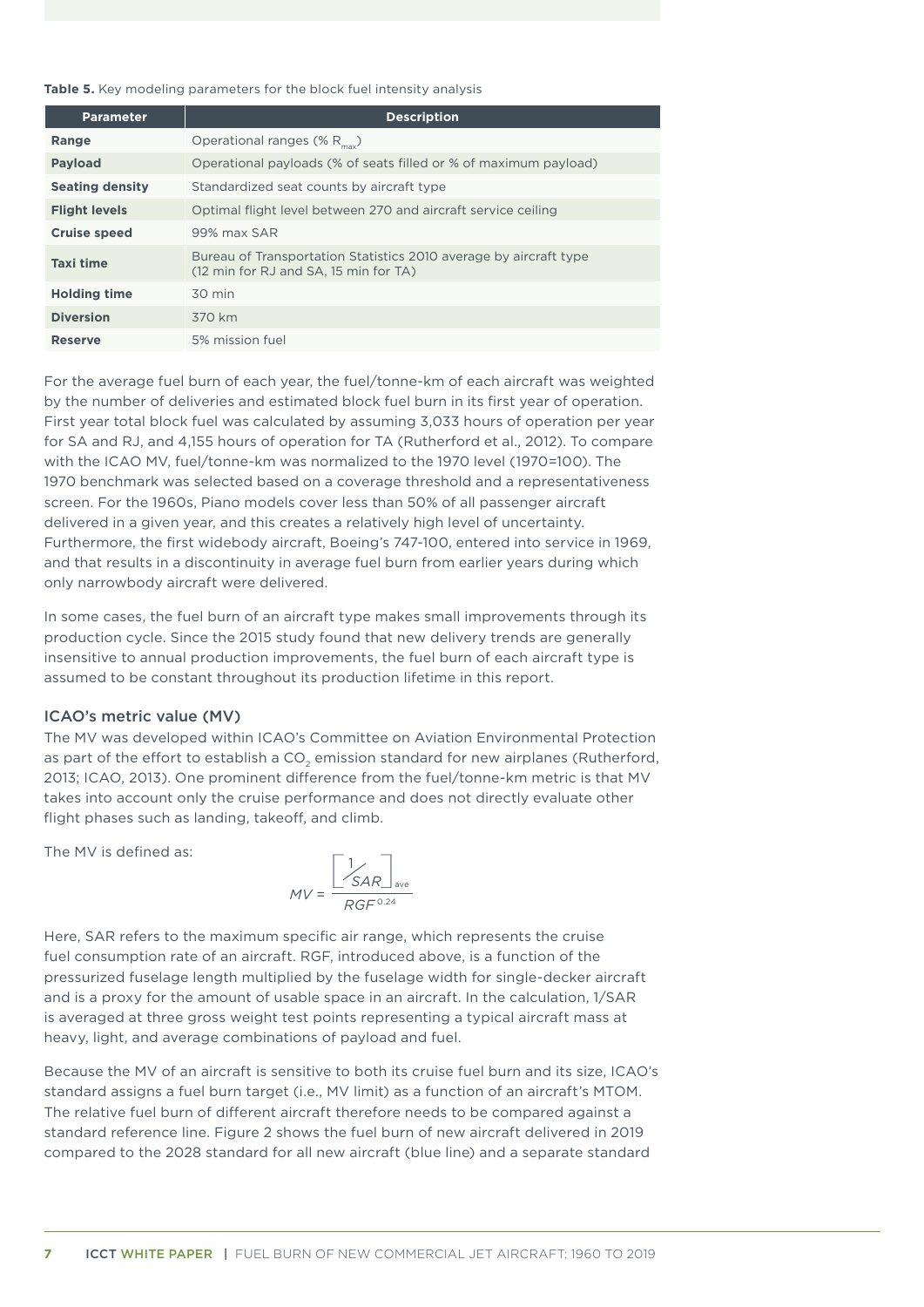<span id="page-13-0"></span>for new types that takes effect around 2024 (red line).<sup>8</sup> Only aircraft types representing more than 1% of 2019 deliveries are shown, and they are distinguished by their entry into service (EIS) year.



**Figure 2.** ICAO's CO<sub>2</sub> metric values for new commercial jet aircraft.

As shown, ICAO's standard requires different levels of improvement for different aircraft sizes, with airplane types with gross weight under 60 tonnes having relatively less stringent targets than those over 60 tonnes. This accounts for the fact that fuel efficiency technologies developed for larger narrowbody and widebody commercial jets may not be appropriate for smaller regional and business jets. In accordance with ICAO's certification requirement, each aircraft type's highest MTOM variant was referenced when calculating its exceedance to the standard. As illustrated in the figure, almost 90% of aircraft delivered in 2019 already passed ICAO's 2028 standard, with the exception of five types certified before 2010 and Comac's ARJ21-700.

Finally, the average MV margin of each aircraft type was weighted by its MTOM variants and the number of deliveries in a given year. In order to be compared with the fuel/ tonne-km metric, the average margins to the ICAO standard were also normalized to the 1970 level (1970=100).

Note that this study used MVs for each representative aircraft model directly extracted from Piano. These standardized MVs replaced the calculated MVs of "flying" aircraft at 100% maximum SAR at the three individual MTOM test points used in the 2015 study. Furthermore, ICAO finalized its CO<sub>2</sub> standard in 2016, which allows us to use that directly for comparison rather than our own reference line. Despite the difference in sources of reference line and MVs, the fuel efficiency trend measured by MV margins in this study closely aligns with that of the 2015 study.

Requirements for "new type" designs start when a manufacturer applies for a new type certificate after January 1, 2020. Since it typically requires about 4 years to complete the type-certification process, that corresponds to an entry into service date in or after 2024.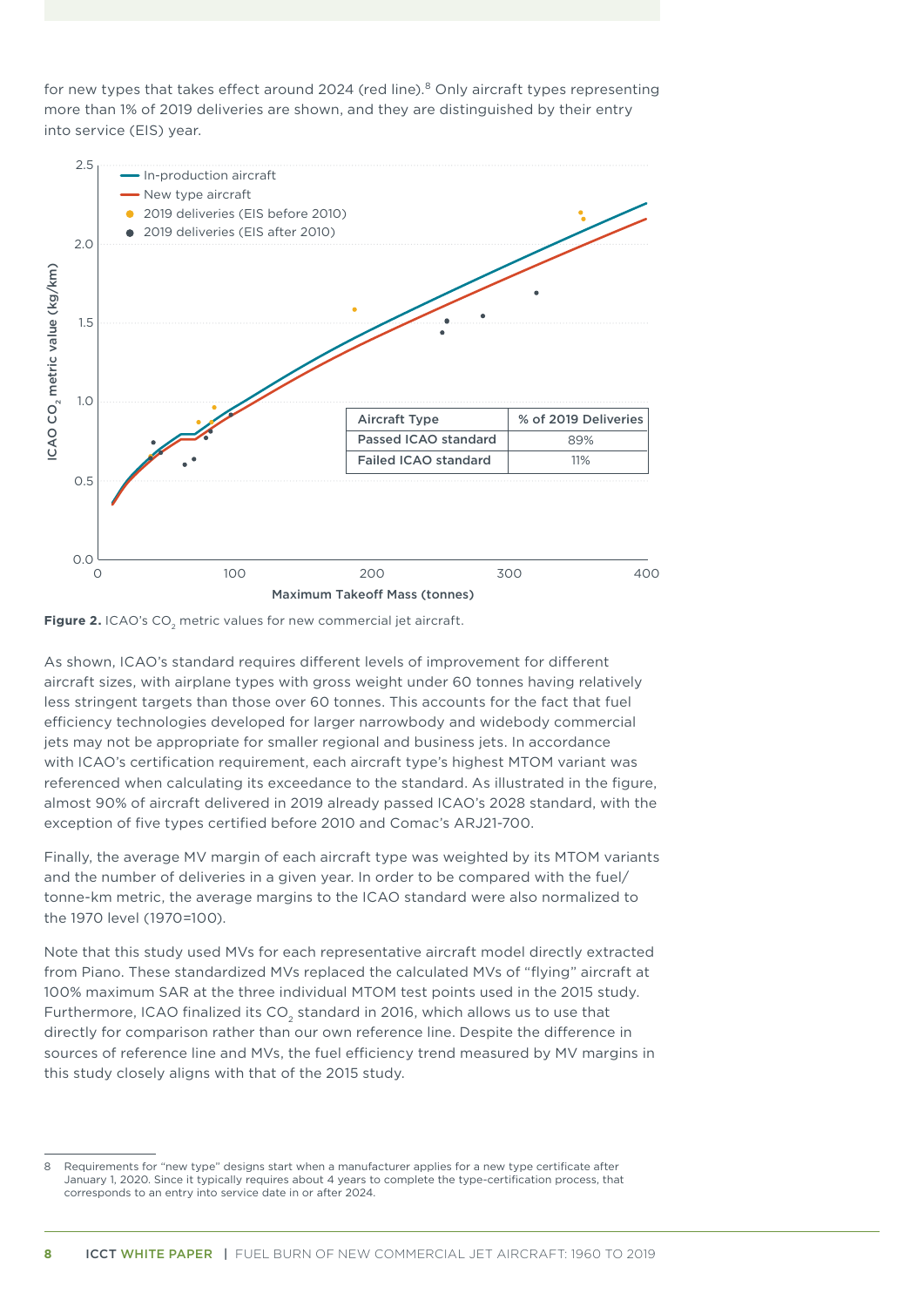# <span id="page-14-0"></span>3. RESULTS

We modeled average new aircraft fuel burn from 1960 to 2019. Key results include the historical trends based on both metrics, the comparison of the two metrics, and the fuel burn of new types delivered each year. We also compare the aircraft fuel burn trend to ICAO's CO<sub>2</sub> standard, to better understand its potential to promote future fuel efficiency gains.

### **3.1 HISTORICAL TRENDS IN NEW AIRCRAFT FUEL BURN**

Figure 3 presents estimated new aircraft fuel burn from 1960 to 2019 based on ICAO's MV (red line) and in terms of fuel/tonne-km (blue line), normalized to the 1970 level (1970 = 100). Improvements before 1970, which are more uncertain and include a large fuel efficiency improvement due to the first introduction of the widebody 747 family, are shown as dotted lines back to 1960.





The average fuel burn of new jet aircraft fell by about 40% on the block fuel intensity metric from 1970 to 2019, or a compound annual reduction of about 1.0%. For the full period of the study, from 1960 to 2019, annual reductions averaged 1.3% on the block fuel intensity metric and 1.1% on the MV. Despite the changes in data sources and the addition of freighters, the overall trend of fuel burn improvement is consistent with the 2015 study. Results across both metrics were similar after 1970; for this reason, and to simplify further analysis, we predominately present results using the MV in subsequent sections.

There is no perfect reference year for this analysis. The average fuel burn of new deliveries decreased sharply at the very beginning of the 1970s, but later bounced back through 1980. The initial reduction can largely be attributed to the introduction of the first modern widebody aircraft, the Boeing 747 family, starting in 1969 (Kharina & Rutherford, 2015). The 747-100 alone comprised almost 40% of deliveries in 1970. The use of high bypass turbofan engines plus its very large payload capacity helped the 747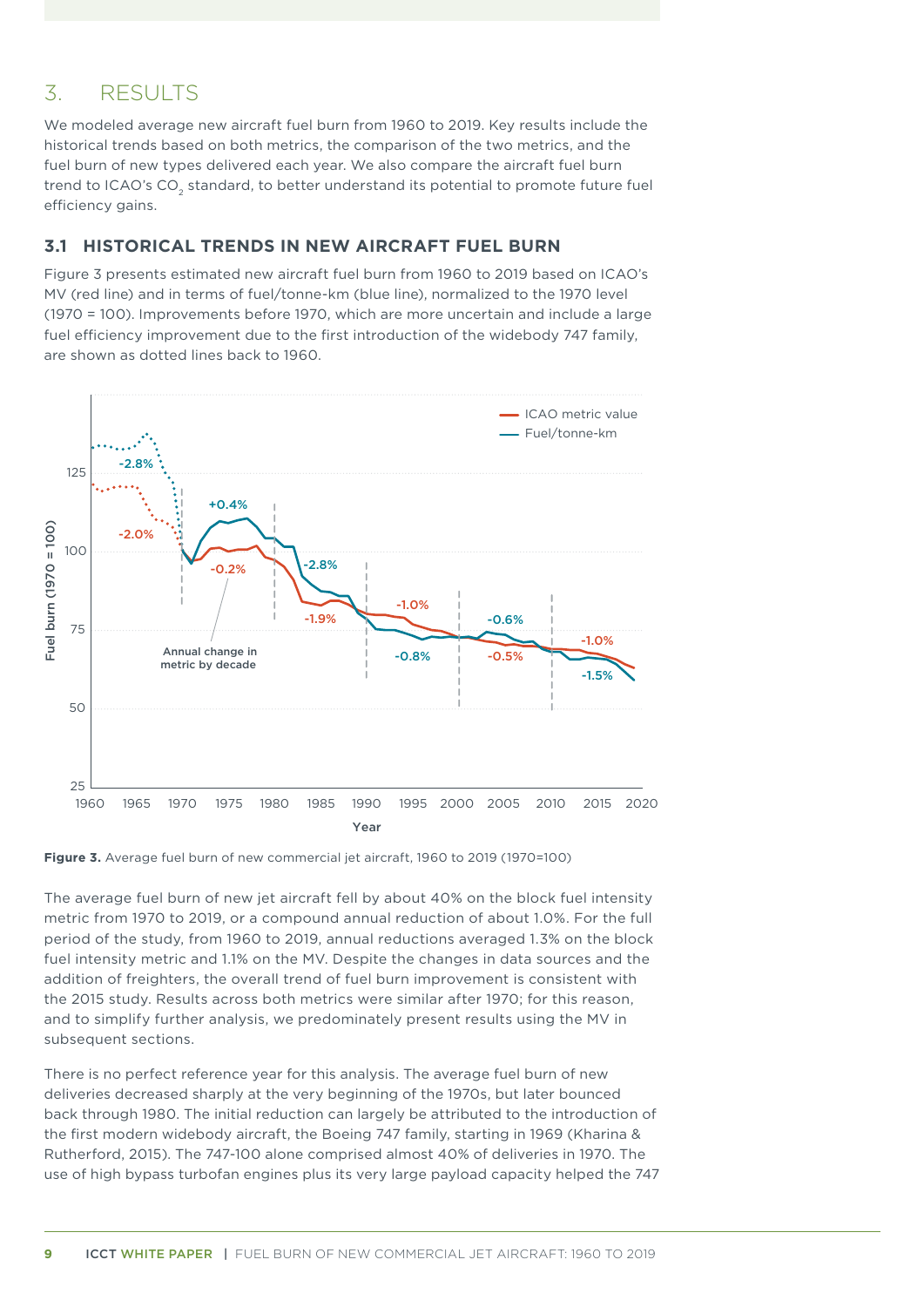<span id="page-15-0"></span>aircraft to lead in fuel efficiency at that time. The fuel burn reduction curve flattened later in the 1970s as market share of the 747 dropped and stabilized around 10%. The volatility of average fuel burn in the early years was also a result of fewer aircraft types available in the market.

Aircraft fuel burn decreased rapidly during the 1980s, with average fuel burn falling 2.7% per year on the block fuel intensity metric. That was followed by slower fuel burn reductions in the 1990s and the 2000s. The rapid improvements of the 1980s were a result of introducing new, more fuel-efficient narrowbody and small widebody aircraft like the Boeing 757 and 767 families, and the Airbus A320 family, which used high bypass ratio engines. Fuel burn reductions stagnated from 1990 to 2005 on the fuel/tonne-km metric, with an almost flat curve. This flat period coincides with the continued delivery of older narrowbody and widebody types that were introduced in the 1980s and 1990s—e.g., the Boeing 737 Next Generation, Airbus A320, Boeing 777, and Airbus A330—and relatively few new types and engines.

The rate of fuel burn reduction picked up again around 2010, at 1% to 1.5% per year, depending on the metric. As a point of comparison, a comprehensive technology assessment found that the rate of fuel burn improvement for new aircraft could be accelerated up to 2.2% annually through 2034 via the adoption of cost-effective technologies (Kharina, Rutherford, & Zeinali, 2016; Elliott, 2016).

This trend of fuel burn improvements continued through 2019 due to the introduction of new, more fuel-efficient aircraft models. "Clean sheet" widebody aircraft entered into service, including Boeing's 787 in 2010 and Airbus's A350-900 in 2015, as did reengined narrowbody jets like the A320neo in 2016 and 737 MAX in 2017.<sup>9</sup> Comac's ARJ 21 and Embraer's E-Jet E2 were also introduced in recent years. These aircraft-level improvements are reflected in improved airline fuel efficiency in recent years (Graver & Rutherford, 2018; Zheng & Rutherford, 2019).

In most time periods, MV improved more regularly than block fuel intensity did. The two metrics tended to diverge more when block fuel intensity improved rapidly, as in the 1980s, and converge more during flatter periods. This suggests that the block fuel intensity metric could be more sensitive to production patterns in a given year, while the ICAO MV shows steadier "technology only" improvements. An in-depth comparison of the two metrics is below.

### **3.2 METRIC COMPARISON**

As explained above, the two metrics used in this study, fuel/tonne-km and ICAO MV, measure slightly different aspects of aircraft fuel burn. The largest difference between the two lies in whether to take into account the sensitivity of aircraft fuel burn to "transport capabilities" like payload, range, and speed.

The block fuel intensity metric rewards changes in aircraft capability that reduce the fuel burn per unit payload, and these include reduced range and increased payload capability. Conversely, the ICAO MV aims to reward only aircraft technology, not capability, and be transport capability neutral. This means that the MV is relatively insensitive to aircraft design changes that impact aircraft capability and also to the use of lightweight materials.<sup>10</sup> In other words, under the ICAO CO<sub>2</sub> standard, an aircraft's fuel burn is only sensitive to its cruise fuel burn performance and relative mass, measured by MTOM.

Since this study focuses solely on new deliveries, the suspension of 737 MAX operations in 2019 does not affect the aircraft fuel efficiency trend analyzed.

<sup>10</sup> The MV's under-crediting of lightweighting is linked to the use of MTOM as a scaling factor to assign regulatory targets to individual aircraft types. All things held constant, a lighter airframe will burn less fuel than a heavy airframe, but will be required to meet a more stringent CO<sub>2</sub> intensity target because of its reduced MTOM. These effects partially cancel out.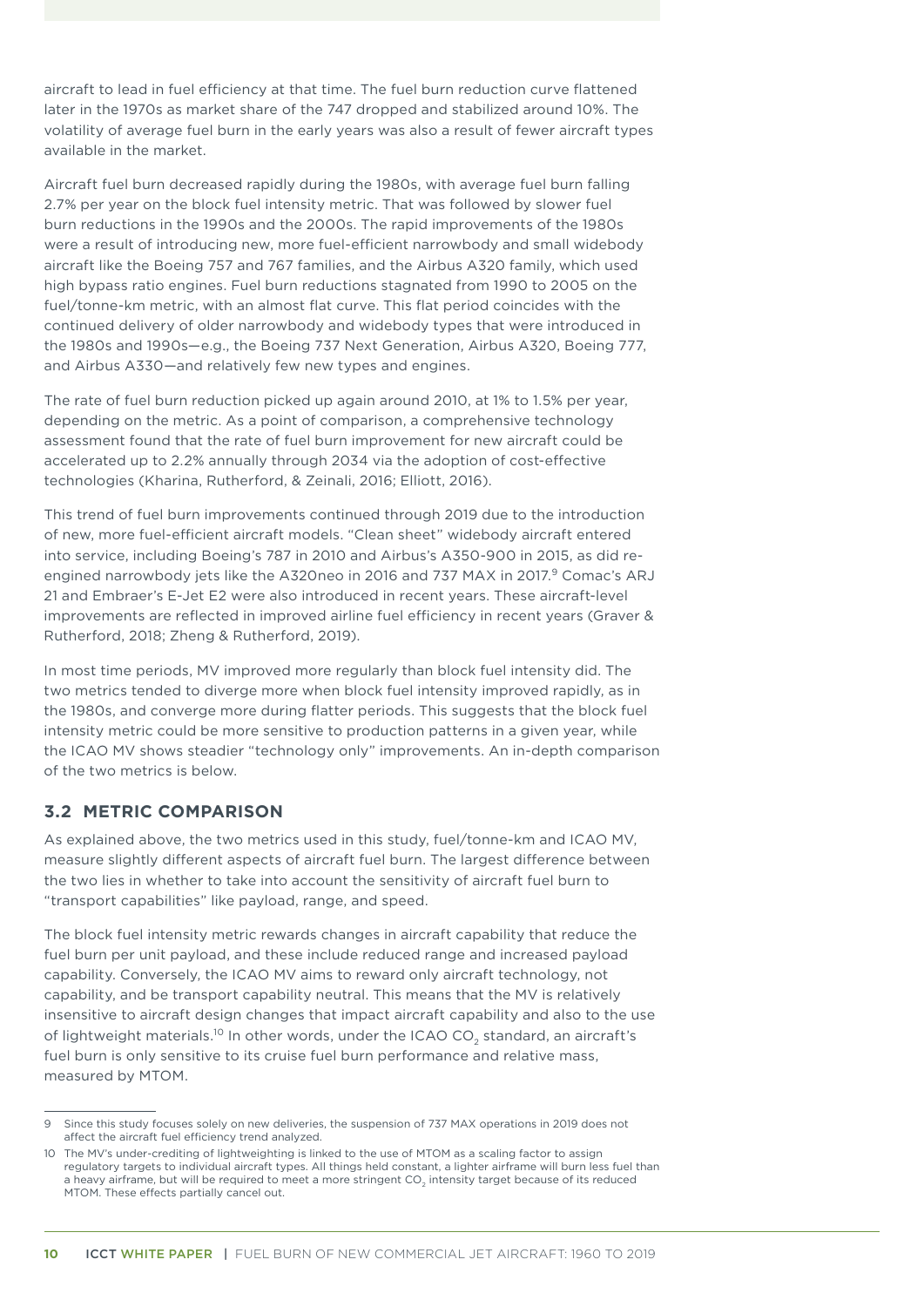<span id="page-16-0"></span>Structural efficiency can be measured by OEW per unit RGF, which approximates the mass of the aircraft per unit floor area. A high value indicates a heavy (structurally inefficient) aircraft, and a low value indicates a relatively lightweight aircraft. Figure 4 plots the trend of structural efficiency from 1970 to 2019, which helps explain several trends seen in Figure 3.



**Figure 4.** Trend in structural efficiency for new aircraft, as measured by OEW per unit RGF, 1970 to 2019.

First, the sharp increase in block fuel intensity from 1971 to 1975, with relatively little change in the MV, coincided with a sharp degradation in structural efficiency over the same period. This is linked to the sudden shift in sales from the newer 747-100 back to older narrowbody aircraft.

Subsequently, structural efficiency improved rapidly from 1975 to 1988. This coincided with a period when fuel/tonne-km improved more rapidly than the MV, and ultimately took the lead in reduction rates when normalized to 1970. This trend corresponds to the introduction of a cohort of new aircraft types with improved payload carrying capacity, including stretch variants like the Boeing 737-300 instead of the smaller 737-200; more capable derivative aircraft like the McDonnell Douglas MD-80 and Airbus A310 instead of the Douglas DC 9-34 and Airbus A300, respectively; and Boeing's introduction of the fuel-efficient 757 and 767 families. This illustrates how the fuel/tonne-km metric reflected the structural efficiency improvements during that period while the ICAO MV likely did not.

The average OEW per unit RGF then increased in the 1990s, indicating poorer average structural efficiency. This trend coincided with a decrease in stretch aircraft deliveries from 1990 to 2005 (Table 6).<sup>11</sup> Structural efficiency then remained relatively stable from the mid 2000s onward; during this period, the delivery of stretch designs increased and accounted for more than 25% of total new deliveries.

<sup>11</sup> Stretch aircraft refers to variants of an existing aircraft type designed with a slightly larger fuselage, such as Airbus A321, A330-300, Boeing 737-900, 777-300, Embraer 190, and others.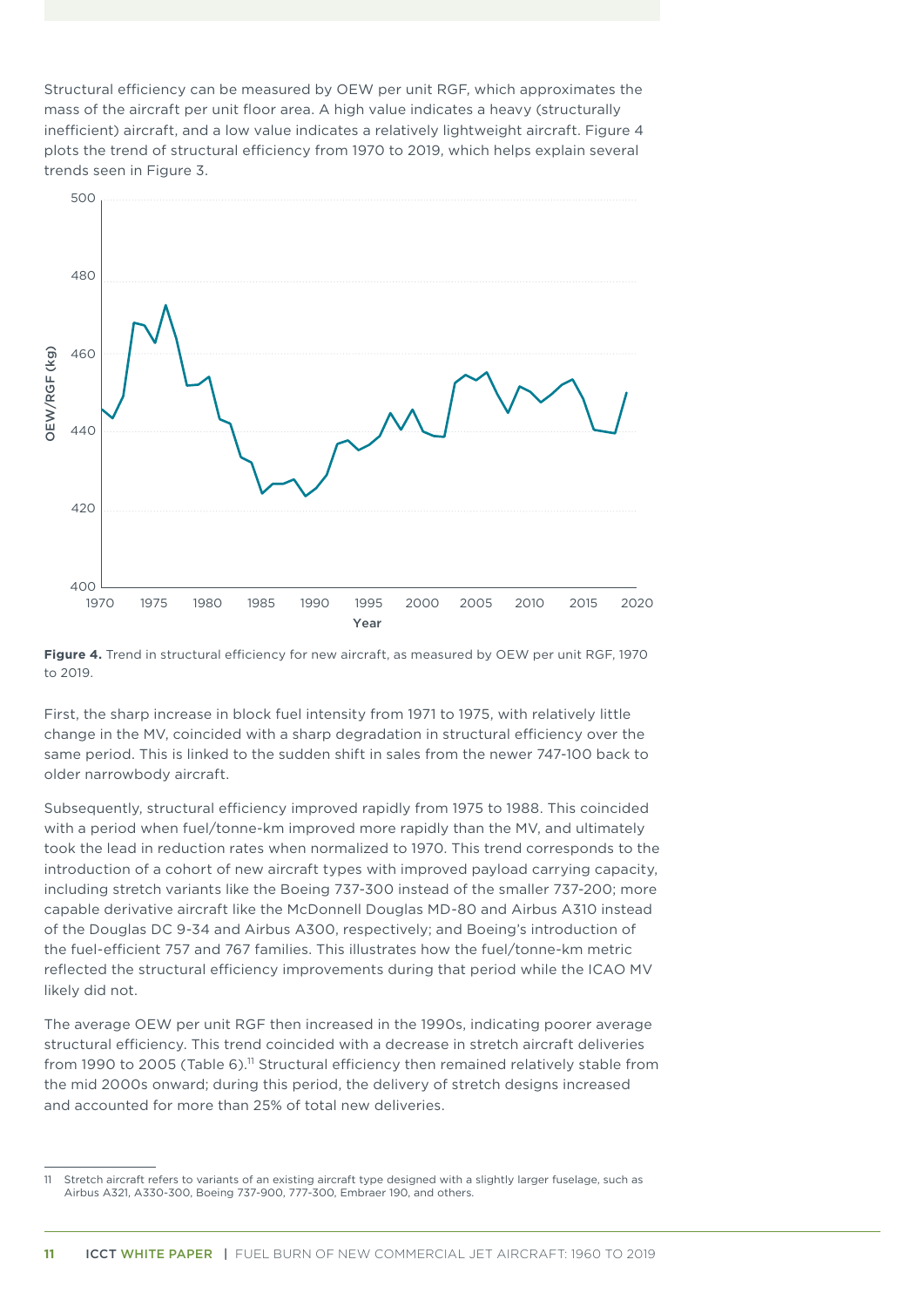<span id="page-17-0"></span>

| Table 6. Share of stretch aircraft and regional jet deliveries by five-year intervals, 1985 to 2019. |  |  |
|------------------------------------------------------------------------------------------------------|--|--|
|------------------------------------------------------------------------------------------------------|--|--|

|                         | <b>Share of total new deliveries</b> |           |     |                                             |     |     |           |
|-------------------------|--------------------------------------|-----------|-----|---------------------------------------------|-----|-----|-----------|
| <b>Aircraft class</b>   | 1985-1989                            | 1990-1994 |     | 1995-1999 │2000-2004│2005-2009│ 2010-2014 │ |     |     | 2015-2019 |
| <b>Stretch aircraft</b> | 13%                                  | 22%       | 21% | 12%                                         | 25% | 30% | 35%       |
| <b>Regional jet</b>     | 4%                                   | 4%        | 16% | 29%                                         | 20% | 12% | 10%       |

Table 6 also highlights a countercyclical trend of increases in the delivery of regional jets from 1995 to 2009. Since regional jets overlap with less fuel-efficient business jets in terms of size, they qualify for ICAO's weaker reference line below 60 tonnes MTOM. Accordingly, an increase in regional jet deliveries corresponds to disproportionately better fleetwide performance on the MV basis, even though block fuel intensity increases relative to larger aircraft classes.

A sensitivity analysis was conducted to test the effect of stretch aircraft and regional jets on both fuel burn metrics since 1987. The x-axis in Figure 5 shows the annual average MV over time, while the y-axis shows the average block fuel intensity for the same year. As above, both values are normalized to the 1970 average. The main trend in Figure 3 is shown in a solid blue line, while the same trend after excluding stretch aircraft and regional jets are shown as dotted red and green lines, respectively. The dashed black line at a 45-degree angle demonstrates the ideal case where improvement on one metric correlates perfectly with the other.





As shown, the MV and block fuel intensity metrics are well correlated, and generally follow the black dashed line with periodic deviations. The differences between the blue line and the dotted red line illustrate that stretch aircraft consistently boosted the improvement on the block fuel intensity metric but had minimal impact on the average MV. This occurs because stretched designs can extend the payload transport capability of the original model, and this usually outweighs the fuel burn penalty from increased mass. The gaps between the two metrics in the 1990s and 2010s can be mostly attributed to the stretch aircraft delivered.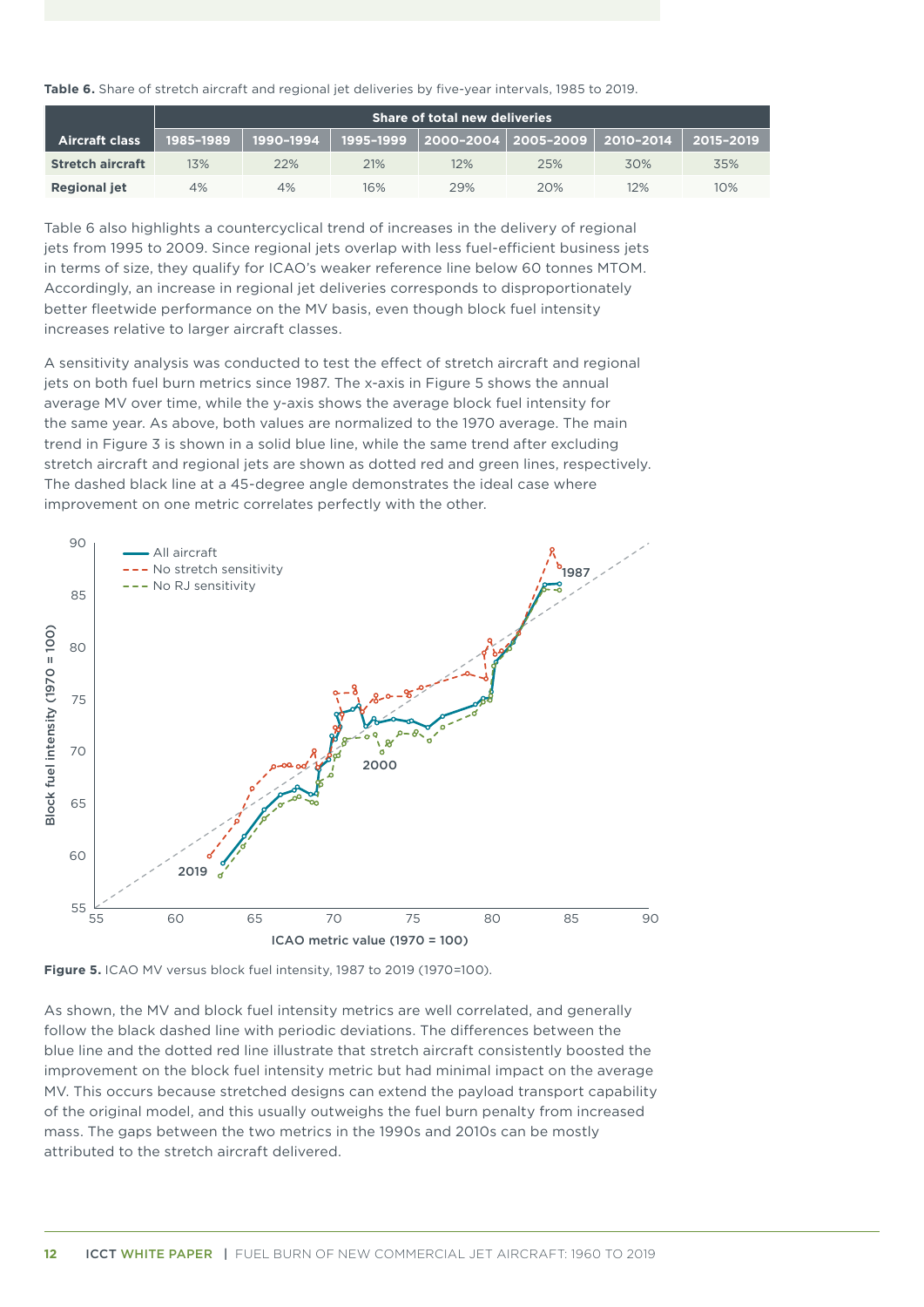<span id="page-18-0"></span>The two metrics also behave differently when it comes to regional jets, as shown by the differences between the blue line and the dotted green line. Regional jets tend to perform worse on fuel/tonne-km than larger jet aircraft, but many of them perform well on ICAO MV. This can be explained by the fact that the ICAO reference line for aircraft with MTOM lighter than 60 tonnes is more lenient than that for aircraft heavier than 60 tonnes. The sensitivity analysis of regional jets shows that the average fuel/tonne-km would be lower and more closely aligned with the MV trend in the late 1990s and the 2000s without the regional jets delivered in those years. The rest of the fuel/tonne-km and MV trends remain relatively insensitive to regional jets, as their delivery share was lower in those time periods.

### **3.3 AVERAGE VERSUS NEW TYPE FUEL BURN**

Several studies, including Penner et al. (1999) and Peeters and Middel (2007), assessed technological improvements by plotting the fuel/tonne-km of new types by EIS year. In order to better visualize the impact of new aircraft types on average fuel burn, Figure 6 is a bubble chart of aircraft types by EIS plotted against the MV trend shown in Figure 3. Each bubble represents a single aircraft variant with its MV normalized to the 1970 value (y-axis), plotted against its first delivery year (x-axis), and the size of each bubble represents its MTOM multiplied by the number of aircraft delivered for the first three delivery years for a given type. This approximates the fuel burn of the first three years of deliveries for a new aircraft type.



**Figure 6.** Normalized ICAO MV for commercial jet aircraft, newly delivered average and by entry into service year, 1960 to 2019.

Several trends can be seen in Figure 6. First, there is significant variation in metric values of different aircraft types introduced in a given year. For example, of the nine new aircraft variants introduced in 1998, the most fuel efficient, the Embraer ERJ145, outperformed the ICAO standard by 16%, and the least fuel efficient, the Tupolev Tu-204, exceeded the standard by 10%. Notably, from the 1980s to the early 2010s, there have always been newly introduced aircraft types with fuel burn higher than the inproduction average. Since 2015, however, there have been fewer new types delivered, and all have had fuel burn lower than the average. This reflects ongoing airframer consolidation and the widespread diffusion of existing fuel efficiency technologies.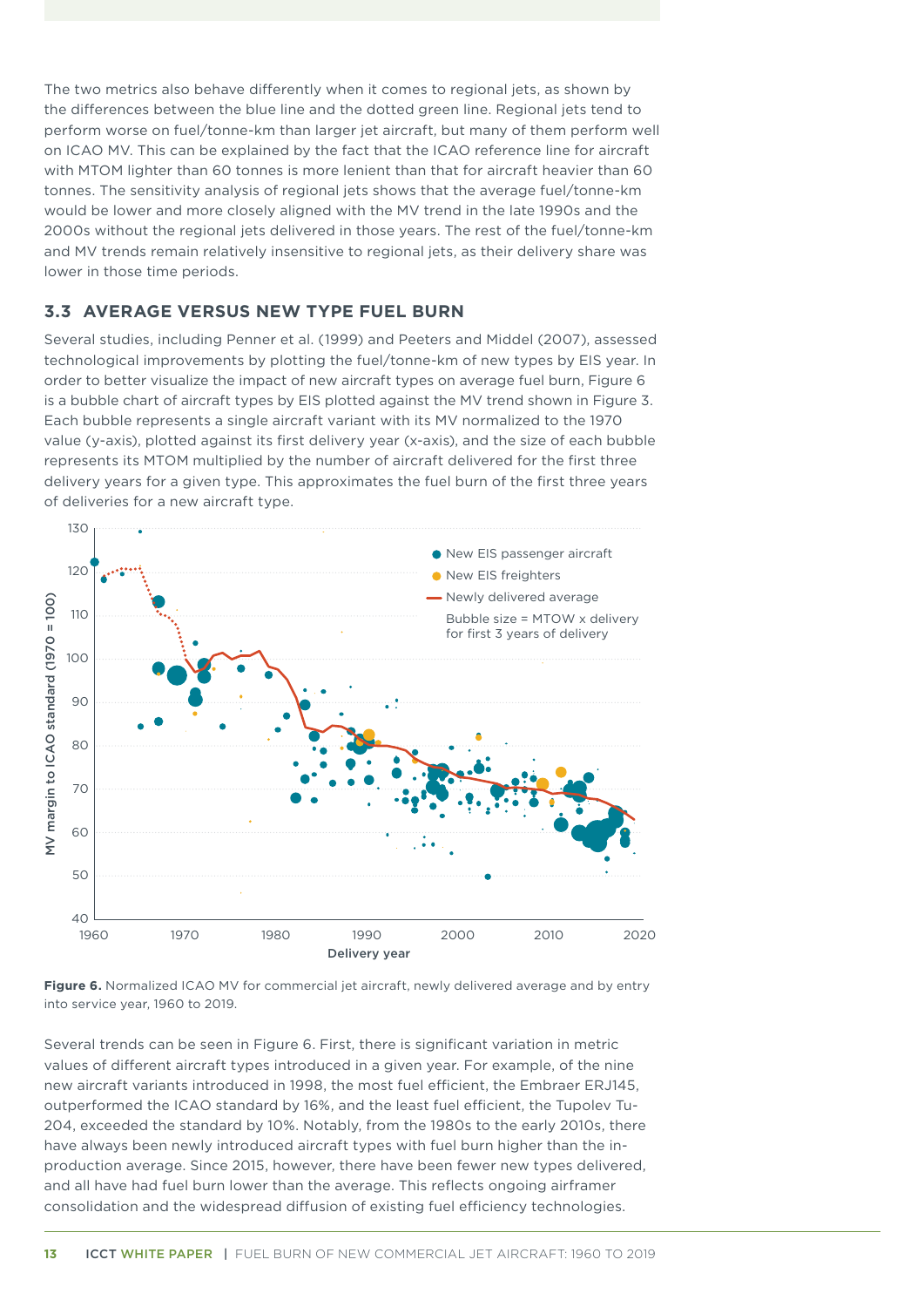<span id="page-19-0"></span>In addition, freighters (yellow bubbles) generally exhibited higher than average fuel burn than passenger aircraft (blue bubbles) when they entered into service, because they were usually introduced several years after the passenger version of the same aircraft type. For instance, the first deliveries of both the Boeing 777-200 and the Airbus A330-200 freighters were made more than 10 years after the passenger versions entered into service. While the passenger versions were leaders in fuel burn performance at the time of EIS, the freighter versions demonstrated fuel burn around the new delivery average. Nevertheless, some freighters were introduced in the same year as the passenger counterpart, such as in the cases of the Boeing 747, McDonnell Douglas MD-11, Douglas DC-10, and others. As new passenger aircraft models are introduced, earlier development and delivery of freighter versions can help improve the average fuel burn of the in-service fleet. Promoting the fuel burn reduction of dedicated freighters is important, because converted freighters will naturally be older and less fuel-efficient models, and there are limited options for reducing their fuel burn.

### **3.4 COMPARISON TO ICAO'S CO<sub>2</sub> STANDARD**

The ICAO CO<sub>2</sub> standard will be phased in over time. It will apply to new designs entering into service starting around 2024 and to all new commercial and business aircraft produced from 2028 onward. An aircraft CO<sub>2</sub> standard directly rewards aircraft and engine manufacturers that develop and market more fuel-efficient aircraft and engines, more so than other policies aimed at pricing or offsetting greenhouse gas emissions from the in-service fleet. Understanding the performance of newly delivered aircraft in recent years in relation to the ICAO CO<sub>2</sub> standard can help evaluate the effectiveness of the standard, as currently structured, in promoting aircraft fuel burn reduction when it takes effect.

Figure 7 shows the average margin in terms of percent difference of newly delivered aircraft to the ICAO standard. Since the standard targets in-production rather than in-service aircraft, new EIS aircraft each year (blue dots) were also added for reference.



Figure 7. Average margin to ICAO's CO<sub>2</sub> standard for new aircraft, 1980 to 2019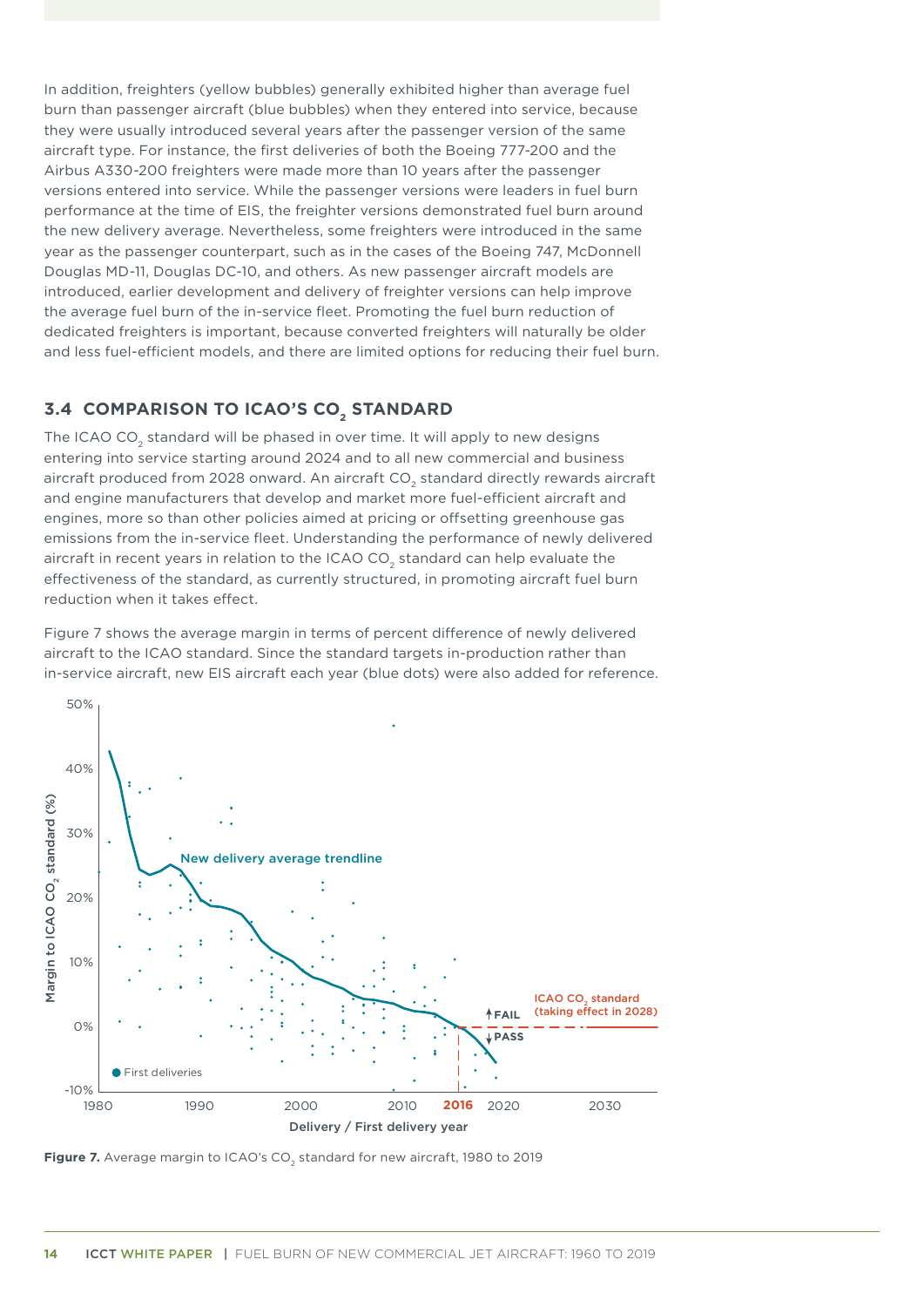<span id="page-20-0"></span>Figure 7 puts the ICAO CO<sub>2</sub> standard into perspective. As shown by the red dashed line, the average new aircraft delivered in 2016, the year the standard was finalized, was already more fuel efficient than the standard. Moreover, in 2019, the average new aircraft delivered passed the standard by 6%. Some new types that entered into service in recent years pass the standard by significant margins, notably the Airbus A330- 900neo at -15%, the Embraer E195-E2 at -18%, and the Bombardier CS100 at -25%. This illustrates how the CO<sub>2</sub> standard at its current stringency is unlikely to promote additional fuel burn reductions beyond what industry has already accomplished.

Stricter aircraft emission standards would encourage further innovation and adoption of fuel efficiency technologies. A timely adoption of a more stringent standard will be particularly relevant for new narrowbody aircraft development, as major manufacturers introduced re-engined narrowbody models in the late 2010s and are likely looking to create clean-sheet designs in the next round of development. Certain flexibilities in design, for example allowing manufacturers to meet the standard on average across all aircraft delivered in a year (averaging) or over time (banking), could also support more stringent targets. This can be seen by the fact that about 10% of aircraft delivered in 2019 failed the standard despite the average aircraft complying by a significant margin.

While the neutrality of MV to aircraft's transport capability makes it suitable for standard setting, it also comes with certain biases. Figure 8 plots the average margin of new EIS aircraft since 2000 to ICAO's CO<sub>2</sub> standard versus block fuel intensity.



Figure 8. Margin to ICAO's CO<sub>2</sub> standard versus block fuel intensity of new aircraft by type for EIS 2000 to 2020 planes.

Regional jets (red dots) are generally more fuel intensive than narrowbody and widebody aircraft, but they nevertheless perform well on ICAO MV. This is because regional jets fall into a similar MTOM range as business jets, which are usually less fuel-efficient, and this MTOM group has a weaker ICAO reference line. The high fuel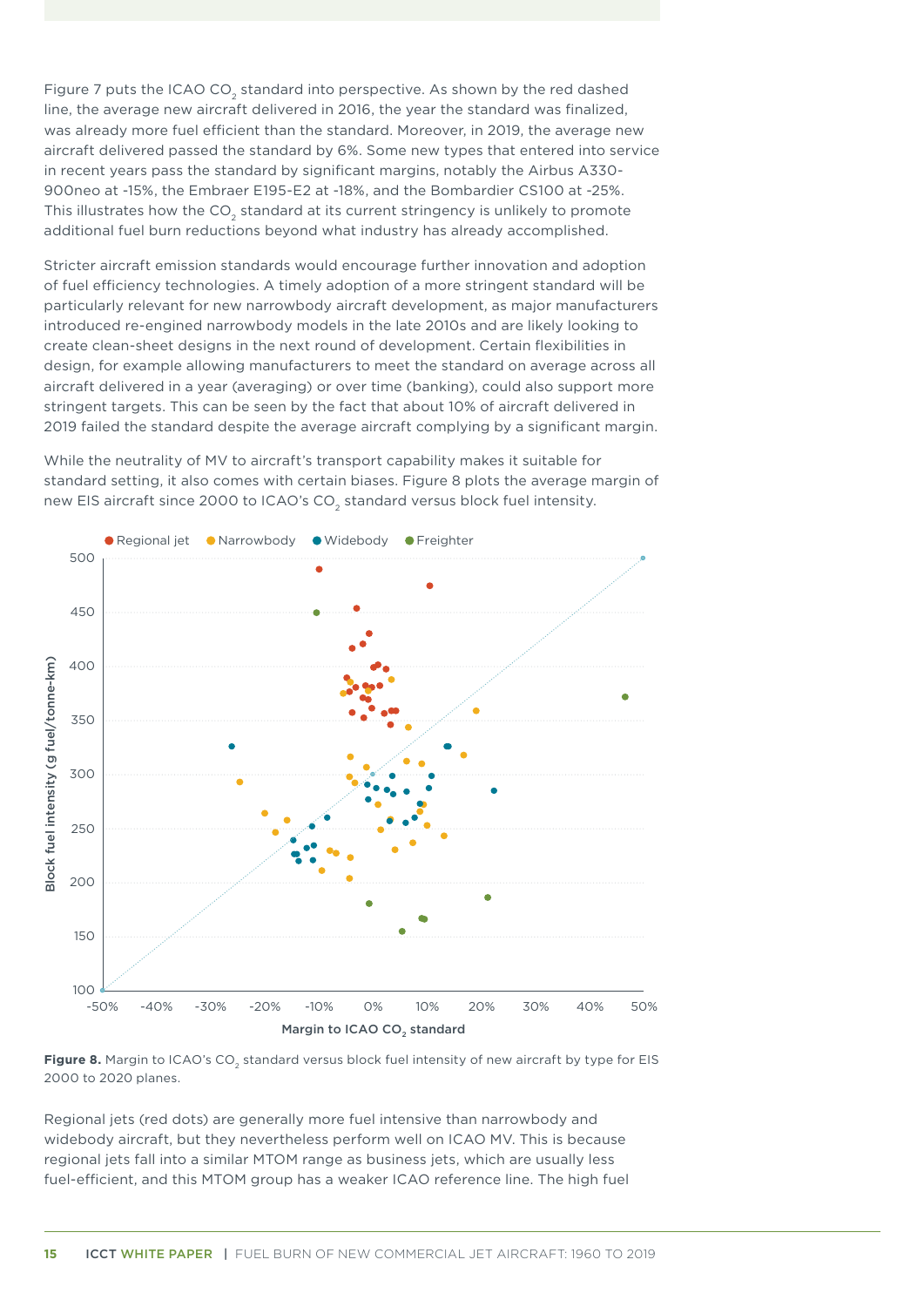burn of regional jets is therefore masked by their margin to a lenient reference line. Indeed, previous ICCT research has shown that regional aircraft burn 60% more fuel than narrowbody and widebody jets per passenger-km (Graver, 2020). The clustering of regional jets around the ICAO reference line, moreover, highlights that fewer new designs have entered into service in recent years.<sup>12</sup>

On the other hand, the two fuel burn metrics correlate well for narrowbody and widebody aircraft, especially the latter. This is likely because widebody is the aircraft class with the longest cruise time compared to landing and take-off. This can be seen by the diagonal scatter of the data where, as an aircraft's margin to the standard increases, its modeled block fuel intensity also falls. Therefore, the ICAO standard better reflects actual in-service fuel burn for these larger jet aircraft.

<sup>12</sup> Note that two new types manufactured by Embraer and Bombardier, the E-Jet E2 family and CSeries (now the A220), respectively, are classified as narrowbody aircraft in this work due to their large size.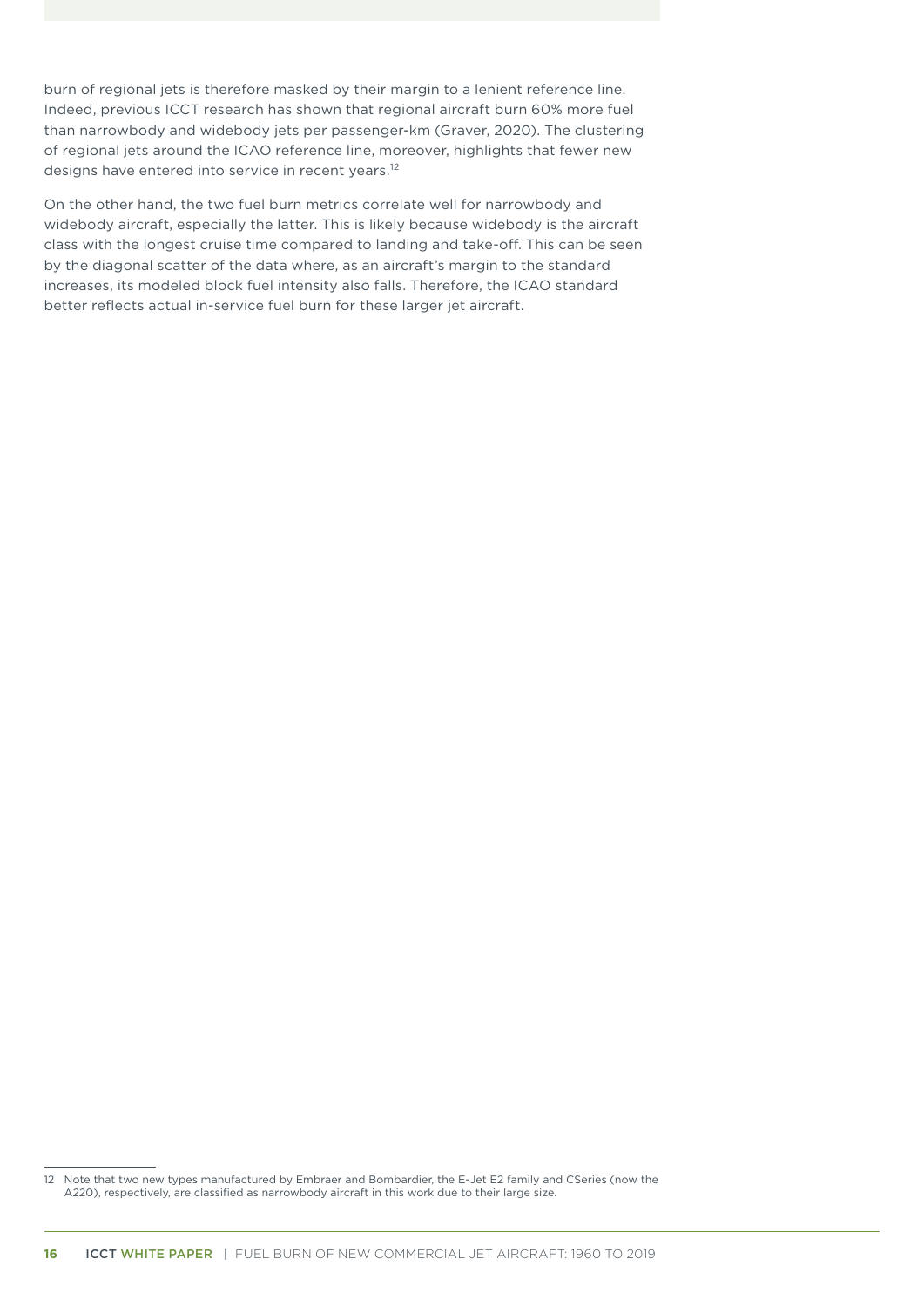# <span id="page-22-0"></span>4. CONCLUSIONS AND FUTURE WORK

This study highlights that average aircraft fuel burn, after stagnating from 1990 to 2005, decreased at a faster pace beginning in the late 2000s, and this continued through the 2010s. The rapid fuel burn reduction during the 1980s and in the most recent decade can be largely attributed to the introduction of various new, more fuel-efficient narrowbody and widebody aircraft.

However, as total CO<sub>2</sub> emissions from commercial aviation have increased alongside this reduction trend, it is important to consider whether the ICAO's CO<sub>2</sub> emissions standard that takes effect in 2028 is stringent enough to provide incentives for additional fuel burn reductions. According to this report, this is not the case. Moreover, research suggests that manufacturers could do even better. A comprehensive technology assessment found that the rate of fuel burn improvement for new aircraft could be accelerated up to 2.2% annually through 2034 if cost-effective technologies were adopted (Kharina, Rutherford, & Zeinali, 2016; Elliott, 2016).

The next few decades will be pivotal for managing the climate impact of aviation and, therefore, the fuel burn performance of the coming generation of aircraft. A meaningful CO<sub>2</sub> standard can be a critical lever for promoting fuel burn technology innovation and adoption beyond business as usual. Our analysis highlights that the current ICAO standard needs to be tightened in order to provide such incentives. Meanwhile, national governments should consider implementing more stringent domestic fuel efficiency standards, including ones that apply to in-service, rather than just new, aircraft (Graver & Rutherford, 2019).

Our analysis highlights in particular the value of incorporating flexibility mechanisms like averaging and banking into future standards. Pass/fail efficiency standards, such as those proposed by ICAO, require each individual aircraft type manufactured to pass minimum requirements in a given year. This kind of pass/fail design provides strong incentives for policymakers to set those standards around the worst, as opposed to the best, aircraft on the market. This can be seen from the fact that even though the average aircraft delivered in 2019 passed ICAO's standard by 6%, the least fuel-efficient 10% of aircraft delivered in 2019 still failed. If manufacturers were provided with flexible means to comply, either within their product mix (averaging) or over time (banking), more stringent standards could be established based upon emerging technologies.

Moreover, because the ICAO standard is designed to be transport capability neutral, its MV metric does not reward structural efficiency as evidently as a block fuel intensity metric does. Besides tightening the standard, additional measures could be considered to promote structural efficiency, in particular with regard to promoting the use of lightweight materials and efficient aircraft design. Differentiated landing fees based on the fuel burn of in-service aircraft are one potential incentive (Kharina & Rutherford, 2019). ICAO's segmentation of emission reference lines by MTOM also allows regional jets to be slightly favored by the MV, and this masks their higher fuel burn compared to larger jet aircraft. The large margins to the standard seen for regional jets suggests that their requirements could be strengthened in the next round of standard setting.

This update has highlighted further areas of possible refinement. Future research could expand this study to include general aviation aircraft, notably turboprops and business jets. A wider coverage of aircraft types could broaden our understanding of overall aircraft fuel burn trends. Further, a future update reassessing industry's progress towards ICAO's fuel burn technology goals would also be informative.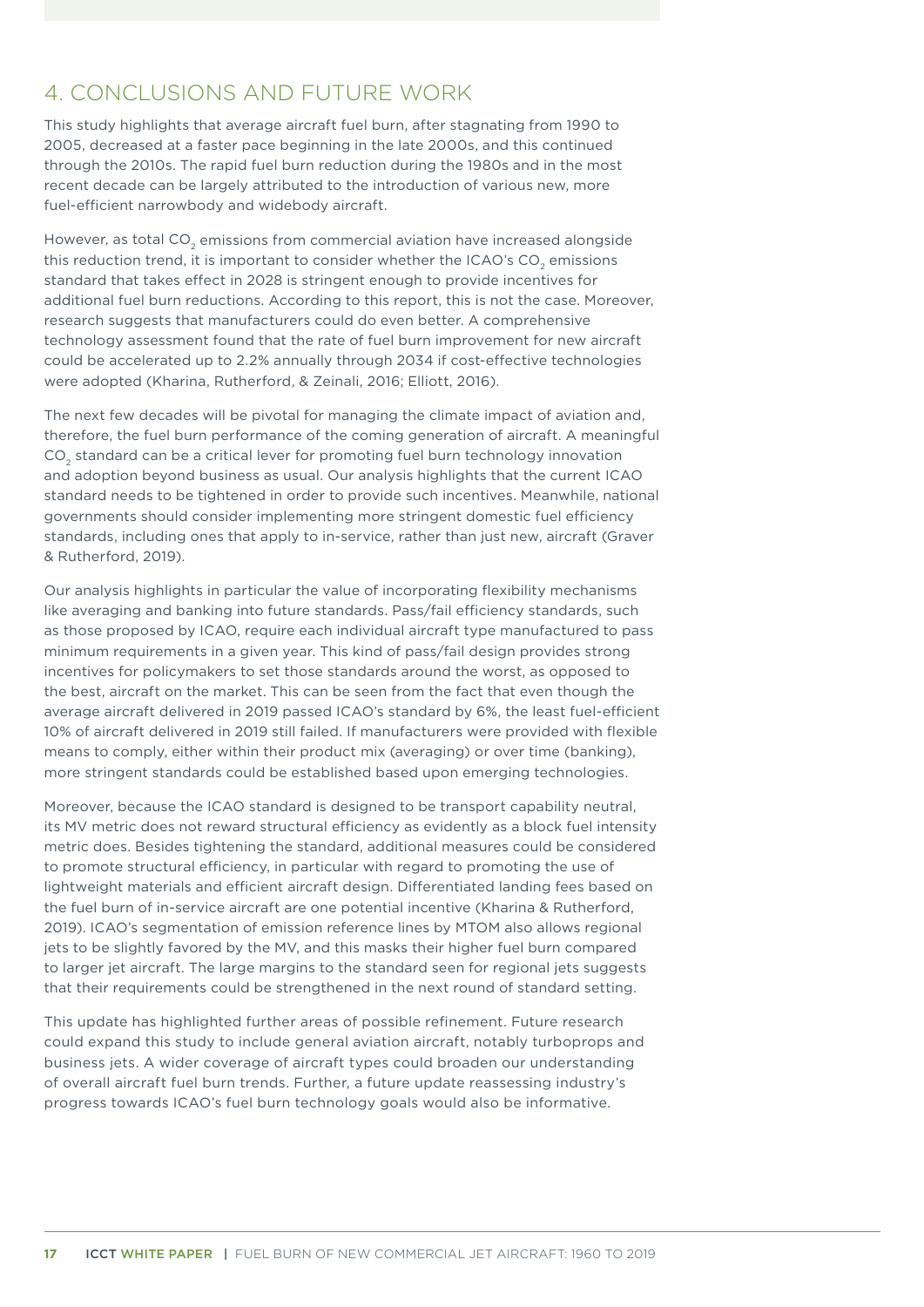### <span id="page-23-0"></span>**REFERENCES**

- Airbus. (2020). *Orders and deliveries*. Retrieved from [https://www.airbus.com/aircraft/market/](https://www.airbus.com/aircraft/market/orders-deliveries.html) [orders-deliveries.html](https://www.airbus.com/aircraft/market/orders-deliveries.html)
- Airlines for America. (n.d.). *A4A Passenger Airline Cost Index (PACI)*. Retrieved from [https://www.](https://www.airlines.org/dataset/a4a-quarterly-passenger-airline-cost-index-u-s-passenger-airlines/) [airlines.org/dataset/a4a-quarterly-passenger-airline-cost-index-u-s-passenger-airlines/#](https://www.airlines.org/dataset/a4a-quarterly-passenger-airline-cost-index-u-s-passenger-airlines/)
- Airline Monitor. (2020). *World Jet Airplane Data Base 1958 to 2020*. Retrieved from [http://www.](http://www.airlinemonitor.com/online.php) [airlinemonitor.com/online.php](http://www.airlinemonitor.com/online.php)
- Boeing. (2020). *Orders & deliveries*. Retrieved from [https://www.boeing.com/commercial/#/](https://www.boeing.com/commercial/#/orders-deliveries) [orders-deliveries](https://www.boeing.com/commercial/#/orders-deliveries)
- Elliott, D. (2016). *Aviation fuel efficiency technology assessment (AFETA)*. Tecolote, Research, Inc. Retrieved from [https://theicct.org/publications/aviation-fuel-efficiency-technology](https://theicct.org/publications/aviation-fuel-efficiency-technology-assessment-afeta)[assessment-afeta](https://theicct.org/publications/aviation-fuel-efficiency-technology-assessment-afeta)
- EPA. (2020). *Notice of proposed rulemaking: Control of air pollution from airplanes and airplane engines: GHG emission standards and test procedures.* Retrieved from [https://www.epa.gov/](https://www.epa.gov/regulations-emissions-vehicles-and-engines/notice-proposed-rulemaking-control-air-pollution) [regulations-emissions-vehicles-and-engines/notice-proposed-rulemaking-control-air-pollution](https://www.epa.gov/regulations-emissions-vehicles-and-engines/notice-proposed-rulemaking-control-air-pollution)
- European Commission. (2020). *Reducing emissions from aviation*. Retrieved from [https://](https://ec.europa.eu/clima/policies/transport/aviation_en) [ec.europa.eu/clima/policies/transport/aviation\\_en](https://ec.europa.eu/clima/policies/transport/aviation_en)
- Global Carbon Atlas. (n.d.). *CO<sub>2</sub> emissions*. Retrieved from [http://www.globalcarbonatlas.org/en/](http://www.globalcarbonatlas.org/en/CO2-emissions) [CO2-emissions](http://www.globalcarbonatlas.org/en/CO2-emissions)
- Graver, B. (2020). Is it time to rethink the regional jet strategy? [Blog post]. Retrieved from <https://theicct.org/blog/staff/rethink-regional-jet-strategy>
- Graver, B., & Rutherford, D. (2018). *Transatlantic airline fuel efficiency ranking, 2017*. Retrieved from the International Council on Clean Transportation, [https://theicct.org/sites/default/files/](https://theicct.org/sites/default/files/publications/Transatlantic_Fuel_Efficiency_Ranking_20180912.pdf) [publications/Transatlantic\\_Fuel\\_Efficiency\\_Ranking\\_20180912.pdf](https://theicct.org/sites/default/files/publications/Transatlantic_Fuel_Efficiency_Ranking_20180912.pdf)
- Graver B., Zhang K., & Rutherford, D. (2019). *CO<sub>2</sub> emissions from commercial aviation, 2018*. Retrieved from the International Council on Clean Transportation, [https://theicct.org/sites/](https://theicct.org/sites/default/files/publications/ICCT_CO2-commercl-aviation-2018_20190918.pdf) [default/files/publications/ICCT\\_CO2-commercl-aviation-2018\\_20190918.pdf](https://theicct.org/sites/default/files/publications/ICCT_CO2-commercl-aviation-2018_20190918.pdf)
- Hepher, T., & Van Overstraeten, B. (2020). Airbus first-half deliveries hit 16-year low despite June bounce. *Reuters*. Retrieved from [https://www.reuters.com/article/us-airbus-deliveries/airbus](https://www.reuters.com/article/us-airbus-deliveries/airbus-first-half-deliveries-hit-16-year-low-despite-june-bounce-idUSKBN2492WS)[first-half-deliveries-hit-16-year-low-despite-june-bounce-idUSKBN2492WS](https://www.reuters.com/article/us-airbus-deliveries/airbus-first-half-deliveries-hit-16-year-low-despite-june-bounce-idUSKBN2492WS)
- International Air Transport Association. (2019). *Industry statistics: Fact sheet*. Retrieved from [https://www.iata.org/en/iata-repository/publications/economic-reports/airline-industry](https://www.iata.org/en/iata-repository/publications/economic-reports/airline-industry-economic-performance---december-2019---data-tables/)[economic-performance---december-2019---data-tables/](https://www.iata.org/en/iata-repository/publications/economic-reports/airline-industry-economic-performance---december-2019---data-tables/)
- International Civil Aviation Organization. (2019a). *ICAO global environmental trends Present and future aircraft noise and emissions* (A40-WP/54). Retrieved from [https://www.icao.int/](https://www.icao.int/Meetings/A40/Documents/WP/wp_054_en.pdf) [Meetings/A40/Documents/WP/wp\\_054\\_en.pdf](https://www.icao.int/Meetings/A40/Documents/WP/wp_054_en.pdf)
- International Civil Aviation Organization. (2019b). *Climate change*. Retrieved from [https://www.](https://www.icao.int/environmental-protection/pages/climate-change.aspx) [icao.int/environmental-protection/pages/climate-change.aspx](https://www.icao.int/environmental-protection/pages/climate-change.aspx)
- International Civil Aviation Organization. (2019c). *Envisioning a "zero climate impact" international aviation pathway towards 2050* (A40-WP/561). Retrieved from [https://www.icao.int/Meetings/](https://www.icao.int/Meetings/A40/Documents/WP/wp_561_en.pdf) [A40/Documents/WP/wp\\_561\\_en.pdf](https://www.icao.int/Meetings/A40/Documents/WP/wp_561_en.pdf)
- International Civil Aviation Organization. (2019d). Glossary of terms ICAO Data Plus. Retrieved from <https://data.icao.int/newDataPlus/content/docs/glossary.pdf>
- International Civil Aviation Organization. (2017). *ICAO carbon emissions calculator methodology, version 10*. Retrieved from [https://www.icao.int/environmental-protection/CarbonOffset/](https://www.icao.int/environmental-protection/CarbonOffset/Documents/Methodology ICAO Carbon Calculator_v10-2017.pdf) [Documents/Methodology%20ICAO%20Carbon%20Calculator\\_v10-2017.pdf](https://www.icao.int/environmental-protection/CarbonOffset/Documents/Methodology ICAO Carbon Calculator_v10-2017.pdf)
- International Civil Aviation Organization. (2013). *Report of the Ninth Meeting of the Committee on Aviation Environmental Protection*. Retrieved from [http://www.icscc.org.cn/upload/](http://www.icscc.org.cn/upload/file/20190102/Doc.10012-EN Report of the Ninth Meeting of the Committee on Aviation Environmental Protection (CAEP).pdf) [file/20190102/Doc.10012-EN%20Report%20of%20the%20Ninth%20Meeting%20of%20the%20](http://www.icscc.org.cn/upload/file/20190102/Doc.10012-EN Report of the Ninth Meeting of the Committee on Aviation Environmental Protection (CAEP).pdf) [Committee%20on%20Aviation%20Environmental%20Protection%20\(CAEP\).pdf](http://www.icscc.org.cn/upload/file/20190102/Doc.10012-EN Report of the Ninth Meeting of the Committee on Aviation Environmental Protection (CAEP).pdf)
- Isidore, C. (2020). Boeing deliveries drop to an 11-year low as canceled orders climb. *CNN Business*. Retrieved from [https://www.cnn.com/2020/05/12/business/boeing-orders](https://www.cnn.com/2020/05/12/business/boeing-orders-deliveries-coronavirus/index.html)[deliveries-coronavirus/index.html](https://www.cnn.com/2020/05/12/business/boeing-orders-deliveries-coronavirus/index.html)
- Kharina, A. (2017). *Maximizing aircraft fuel efficiency: Listen to the experts* [Blog post]. Retrieved from <https://theicct.org/blog/staff/maximizing-aircraft-fuel-efficiency-listen-to-experts>
- Kharina, A., & Rutherford D. (2019). *Economic incentives for fuel efficiency under a U.S. aircraft CO2 standard*. Retrieved from the International Council on Clean Transportation, [https://theicct.](https://theicct.org/publications/economic-incentives-fuel-efficiency-under-us-aircraft-co2-standard) [org/publications/economic-incentives-fuel-efficiency-under-us-aircraft-co2-standard](https://theicct.org/publications/economic-incentives-fuel-efficiency-under-us-aircraft-co2-standard)
- Kharina, A., & Rutherford D. (2015). *Fuel efficiency trends for new commercial jet aircraft: 1960 to 2014*. Retrieved from the International Council on Clean Transportation, [https://theicct.org/](https://theicct.org/sites/default/files/publications/ICCT_Aircraft-FE-Trends_20150902.pdf) [sites/default/files/publications/ICCT\\_Aircraft-FE-Trends\\_20150902.pdf](https://theicct.org/sites/default/files/publications/ICCT_Aircraft-FE-Trends_20150902.pdf)